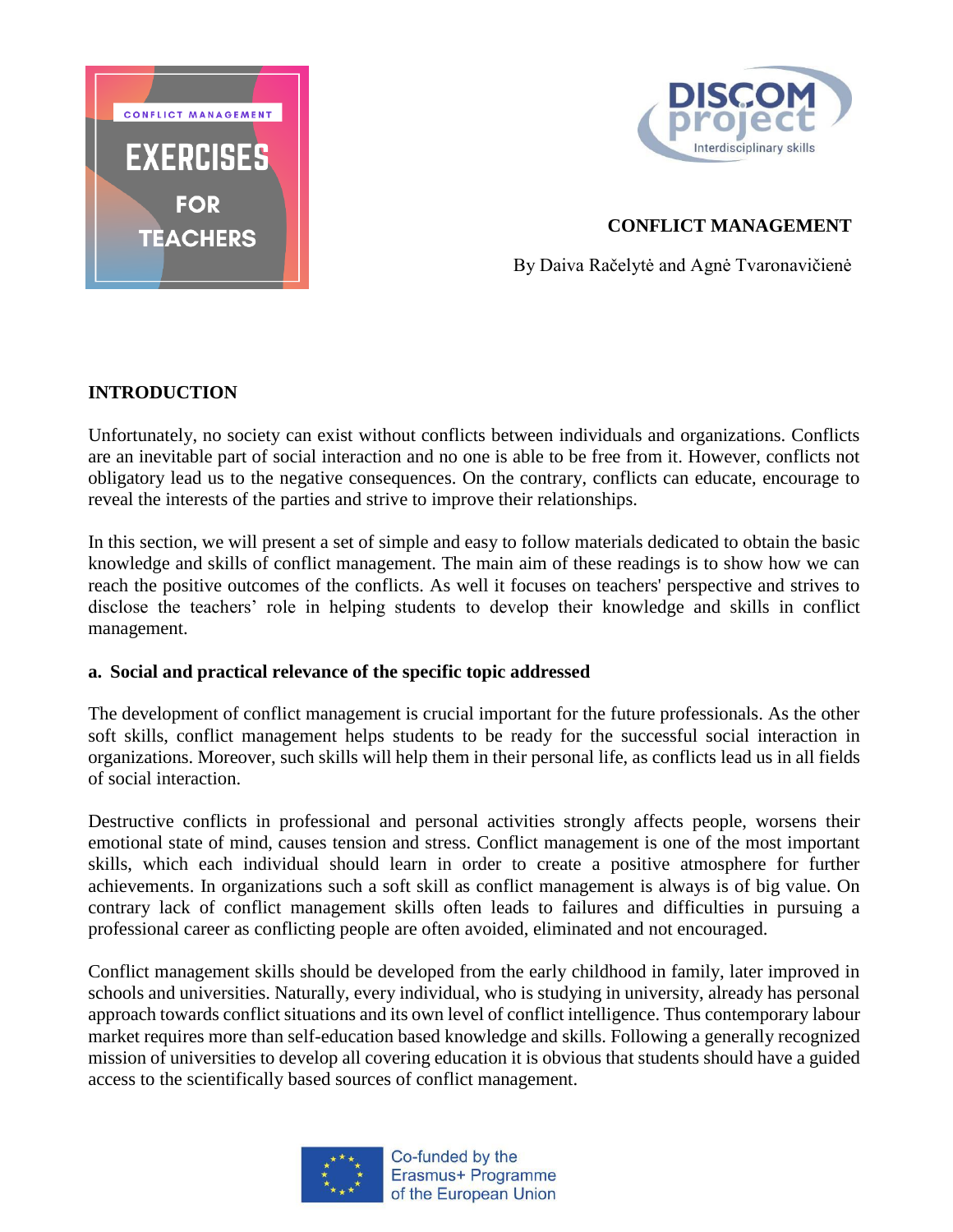Conflict management is a skill which may be trained. These materials are design to guide teachers and to facilitate the process of education. Still, it is really useful to adapt the suggested tasks and exercises with the content of the topics connected to the subjects of the students, which they are studying according to their syllabus. In this way, conflict management skills may be developed together with a specialized knowledge in different fields (for example, conflicts are always close to the subjects of legal studies, social work, communication, political sciences and etc.).

## **b. Main goals and learning outcomes**

The main goal of conflict management topic is to develop conflict intelligence. According to Coleman (2018, 14), *conflict intelligence is the set of competences and skills used to manage different types of normative conflicts in diverse or changing situations effectively and constructively*.

The main learning outcomes may be connected with the acquiring of the core competences of conflict intelligence (Coleman, 2018, 14):

 *Self-knowledge:* Knowing and managing your-self in conflict. This includes awareness of cognitive, motivational, moral and action orientations to conflict situations that guide one's conflict behaviours and responses.

- *Constructive conflict resolution:* understanding the constructive and destructive potential of conflict and developing the knowledge, attitudes and skills for constructive resolution.
- *Conflict optimality:* The capacity to navigate between different or competing motives, and emotions, and combine different approaches to conflict to achieve desired outcomes.
- *Conflict adaptivity:* the capacity to employ distinct strategies in different types of conflict situations in a manner that achieves goals and is fitting with demands of the situation.

## **1. PERSONAL RESPONSES TO CONFLICT**

The first step in a process of developing personal conflict intelligence is raising the self-knowledge. Students should be encouraged to analyse their own approaches towards conflict situations and be guided in raising their awareness of cognitive, motivational, moral and action orientations to conflict situations that affects his or her conflict behaviours and responses. Moreover, conflict intelligence requires adequate self-regulation in conflict, or the ability to inhibit impulsive, automatic, or "hot" emotional responses to conflict. Such kind of managed responses are possible to gain only knowing yourself and your common natural reaction to the conflicts in advance.

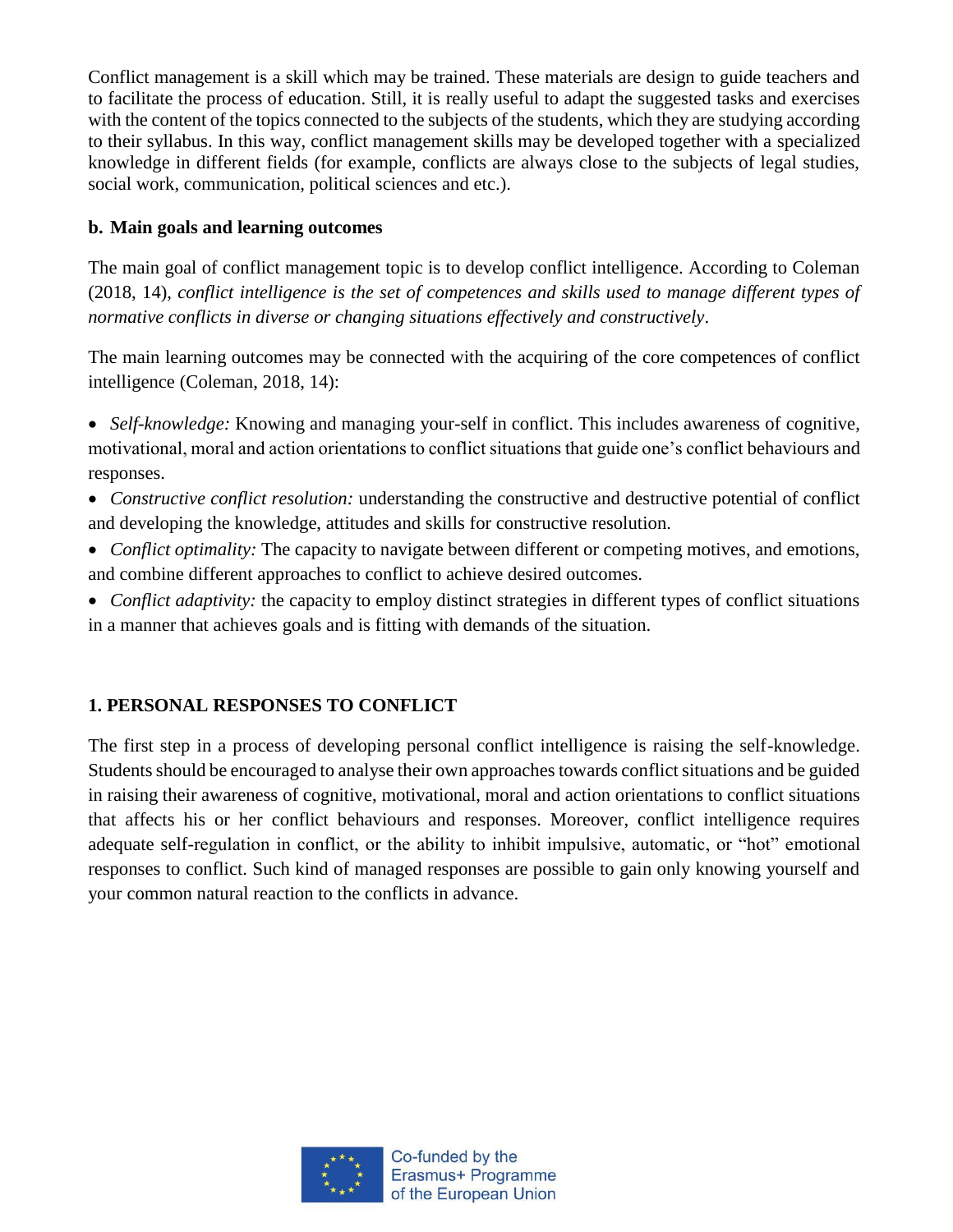## **EXERCISE 1**

## **SELF-REFLECTION AND DISCUSSION ON THE PERSONAL EXPERIENCES OF STUDENTS IN CONFLICT SITUATIONS**

Teachers may induce their students for the reflection based on streaming to answer these questions (based on Wilmott, Hocker, 2011):

#### **What is your usual response to conflicts?**

 Do you generally like to get everything out in the open, even if such an effort creates tension and strong feelings?

 Or do you usually seek peace, harmony, and reduction of strong emotions? How would you describe yourself?

#### **What emotions are most common for you when you experience conflict?**

• Think of three areas of conflict: family, romantic, and work (or studies). In each area, list your most common emotions.

 If there doesn't seem to be a set of common emotions, think of one conflict as an example in each area. How did/do you feel? Be sure to use words of feeling, not judgment or description.

 Think of the most disturbing conflict you have experienced in the past half-year or so. What was your emotional response to this conflict?

#### **Influences**

List the 10 most important influences on your personal response to conflict, in order of importance.

#### **What influence, if any, does violence have on your conflict responses?**

 You may answer this question in your own notebook, or with a small group. What experiences have you had with violence, whether verbal, physical, or sexual?

 Of course, you may keep your privacy in this discussion. The important issue is to begin to think about the influence of violence on your life. If you did not experience violence directly, what experiences that others had have influenced you?

It should be taken into account that some students may suffer of painful and difficult to disclose conflicts situations. Teachers should be not demanding and strict on the active involvement of all students to this kind of discussions. As well such a task may be done in written form and provided only for the teacher.

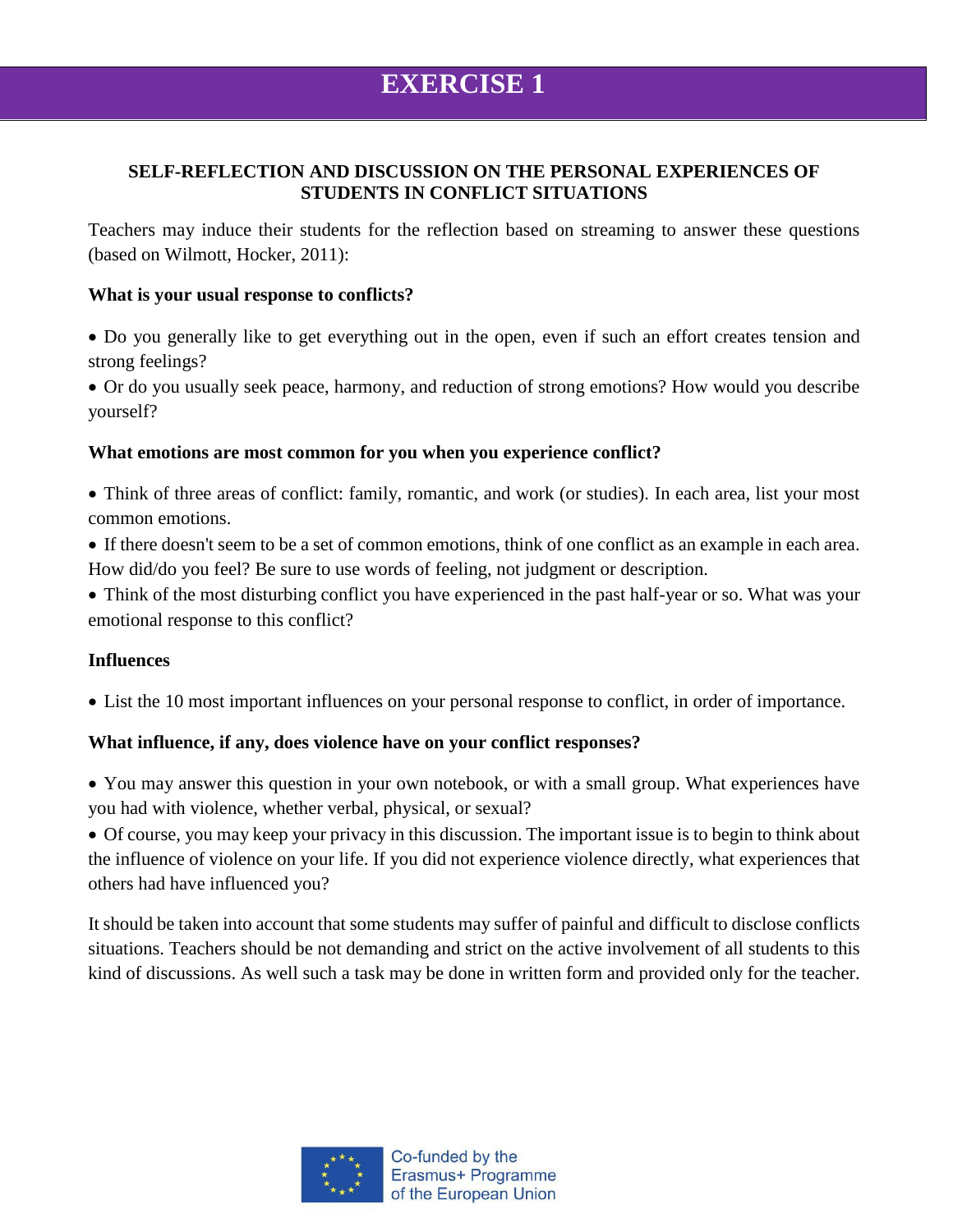## **EXERCISE 2**

### **MY CRITICISM LOG**

Every individual has specific attitudes towards others and their personal characteristics, behaviour and etc. When we talk about the issues, which may raise the conflicts and involve an individual person in it, it should be admitted that this is also personal. For example, one individual cannot stand the unfair behaviour and always involves in conflicts in regards of it. On contrary, other individual may feel really neutral in regard of such issues and being able to ignore the same unfair behaviour. Some people hate being late and do not respect other, who is always late. On contrary, some of them are neutral for it and do not sees the reason to conflict if their friends or colleagues are late. Knowing yourself well helps to identify the issues, which drives one angry and ready to struggle, helps in managing those situations.

Wilmott and Hocker (2011) suggested a great task for a group work, helping to identify the main issues of social interaction, which drives individual towards conflicts. This task consists of two parts: individual preparation and small groups' discussions. In case it is not possible to organize the small groups' discussions, students may proceed by individual self-evaluation.

#### **Individual preparation for the task**

Students should be instructed to keep track of all their negative thoughts they have about people in their environment over a few days. Students do not need to specify the type of relationship, who the other is, or anything else, just list the negative thoughts he or she had or comments made. For examples, "he is so stupid," "I can't believe how incompetent she is," "he is so mean to everyone," and "she is just power hungry."

#### **Small groups' discussion**

In groups of 3-4 people, students should be encouraged to present their triggers to others. It is crucially important to ask students just to read them aloud to others and don't worry about how it will sound (even though they are sometimes difficult to share).

Members of the group should help identify to the individual his two or three main "themes" for the criticisms of others. Most of people have two or three main identity dimensions that arise in criticisms of others. Group members should be taught to put these "themes" in non-judgmental or positive terms. For example, medical doctors often say things about their colleagues such as "he isn't the sharpest knife in the drawer," "she didn't do very well in medical school," "I just don't know how he became a doctor given his inability to process all the details," and "he isn't very bright." These examples clearly identify the theme of "lack of intelligence".

Group should discuss not only the identity "themes" of every individual, but as well how they predict with whom that individual will have conflict or struggles.



Co-funded by the Erasmus+ Programme of the European Union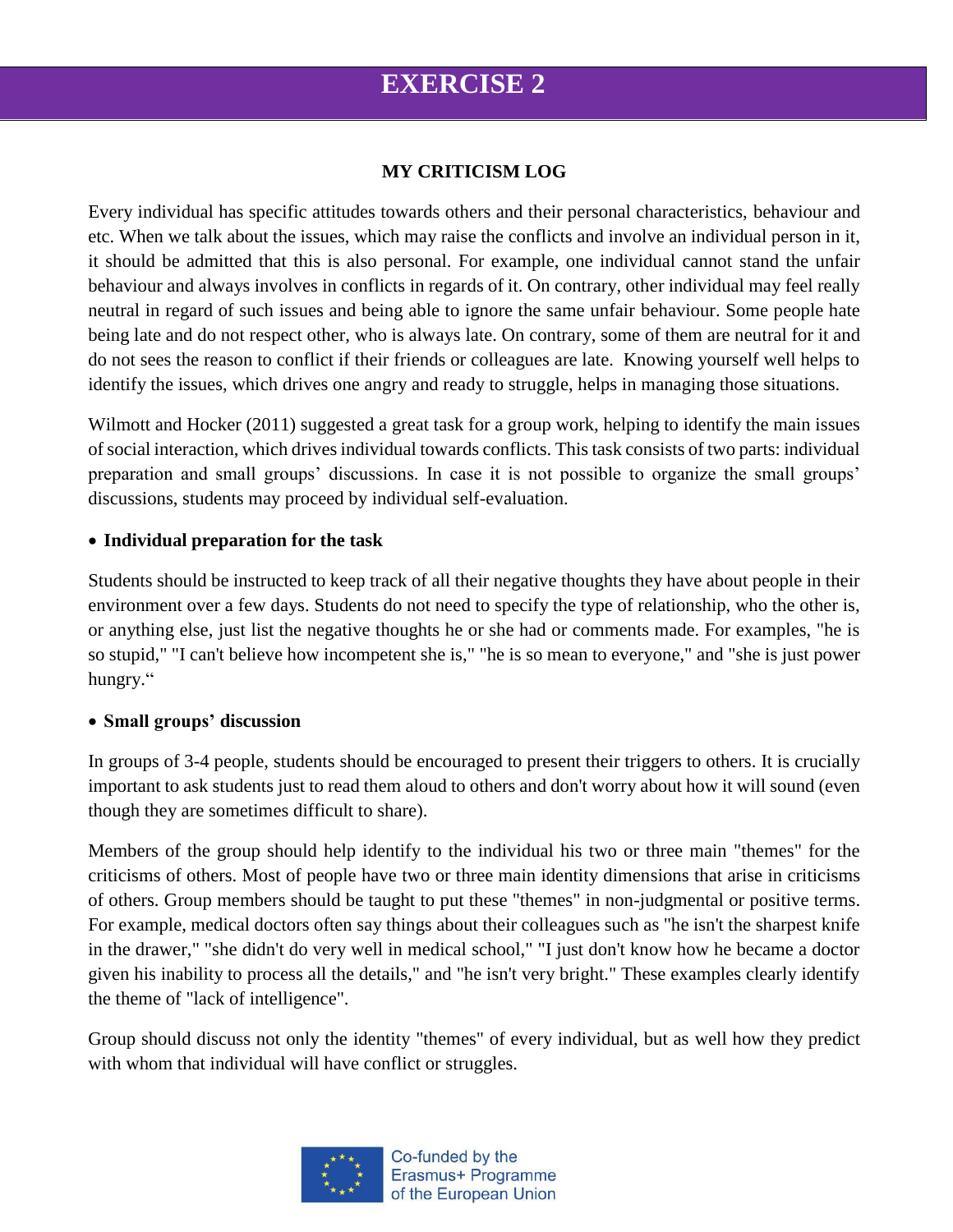#### **MOVING FROM COMPLAINTS TO REQUESTS**

No one likes people, who are constantly complaining. Naturally, it is very difficult to avoid conflicts during the situation, when individual is facing a set of complaints. Usual reaction to the complaints is defensiveness and counterattacks by blaming others and searching their personal guilt and responsibility. This lead to the serious conflicts. There is one simple to get accounted and use in practice techniques, which is very helpful in preventing conflicts. Having in mind that every person should self-regulate his language and behaviour it is important to adopt an ability to transpose one's complaints to the requests. This effective conflict management technique is striving to help people to achieve the goals, what they have without taking a risk to be involved in conflicts.

Students should be instructed to keep track of all their personal complains they have about people in their environment over a few days. They should write down the list and after it transpose them into requests, and voice the requests to the other person. The object or this task is to clarify for both speaker and listener what they need from each other, rather than staying stuck in the complaint cycle.

| Complaint                                 | <b>Request</b>                                |
|-------------------------------------------|-----------------------------------------------|
| You are too aloof.                        | I need more attention.                        |
| I need you to look at me during our       | I would like it if you would answer my        |
| conversation.                             | questions.                                    |
| You are truant.                           | I want you to answer all my e-mail messages.  |
| I am disappointed, as you don't keep your | When you don't give me information I request, |
| appointments.                             | I can't do my job well.                       |

Examples of transposing complaints to the requests:

## **EXERCISE 4**

#### **ANGER-FEAR SEQUENCE**

Feeling of angriness is quite common during the conflicts. Still, good conflict manager knows that angriness is a side effects of fear, threats or unjust treatment. Knowing the reason for angriness one is able to focus on the healing the illness rather that dealing calming down the symptoms. Self-knowledge and self-regulation of the individual of high conflict intelligence should include the ability to identify the reasons of angriness and encourage him or her to face it and cope with it.

Fear alert person to potential danger or to potential benefit. Fear does not necessarily lead to an avoidance of conflict. Fear also can lead to a desire to reach an agreement, or aggressive response. Fear often related to anxiety. Fear can provoke 'tunnel vision' as person perceive and focus on the threat to one's integrity,



Co-funded by the Erasmus+ Programme of the European Union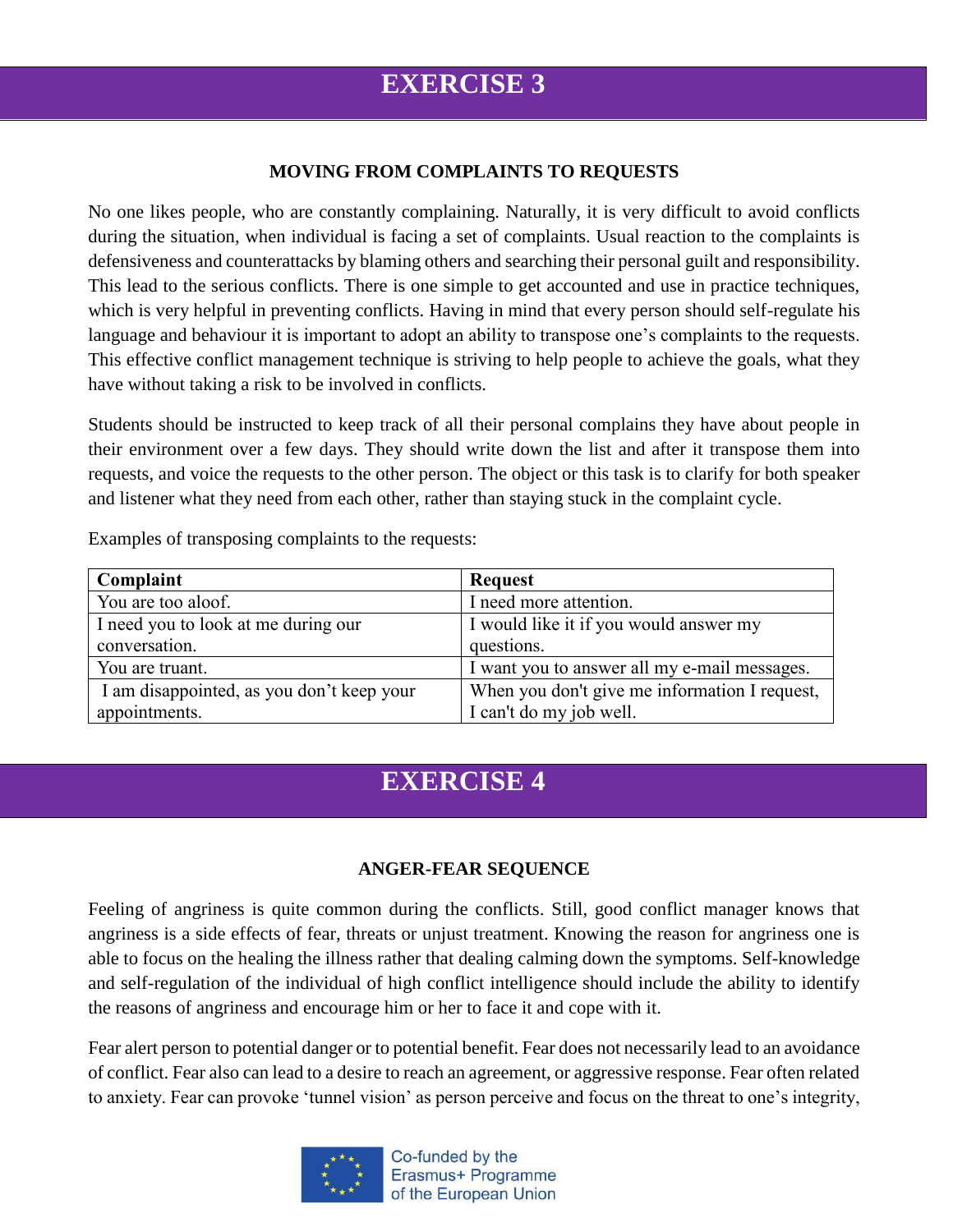sense of well-being, or painful threat of loss of an important person or other valuable object. Anger is also can be one of emotional reactions to loss. Fear and hurt underlie most emotions of anger. One easily gets angry when perceived threat leads to fear and one feels hurt. Intensity of emotions varies through the conflict process. Person gets even angrier when believes that the other person, either though neglect or intentionally, treats him/her with disrespect, and that person has sufficient control over the situation to avoid harming him/her. Such anger can lead to fighting. Thoughts, emotions and behaviour are closely connected.

### **1 picture. Anger-fear sequence**



Wilmot and Hocker (2011) suggest an exercise suitable for development of the ability to determine how fear or anxiety might be mixed in with one's anger and can lead to fighting.

The following are examples of fear, threats to self-esteem or well-being, or unjust treatment that might lead to feelings of anger are presented below:

- Student is angry at his mother for giving him a scarf in front of his group mates (He is afraid that they will see him as a clinging vine).
- A newly promoted employee is angry because his secretary didn't get the final report to him on time. (He is afraid that his own supervisor will think he is not working hard enough, and he really needs this job.)
- A husband is furious that his wife has disclosed their private life to others in a hurtful way. (He is frightened that their bond is no longer strong and that their relationship is ending.)
- An intimate partner casually indicates that she might change her plans and not visit when she had planned. Her partner says, "Well, if you have better things to do than honour your commitments, go ahead." (He has asked an old friend to visit to meet his significant other and fears looking foolish after

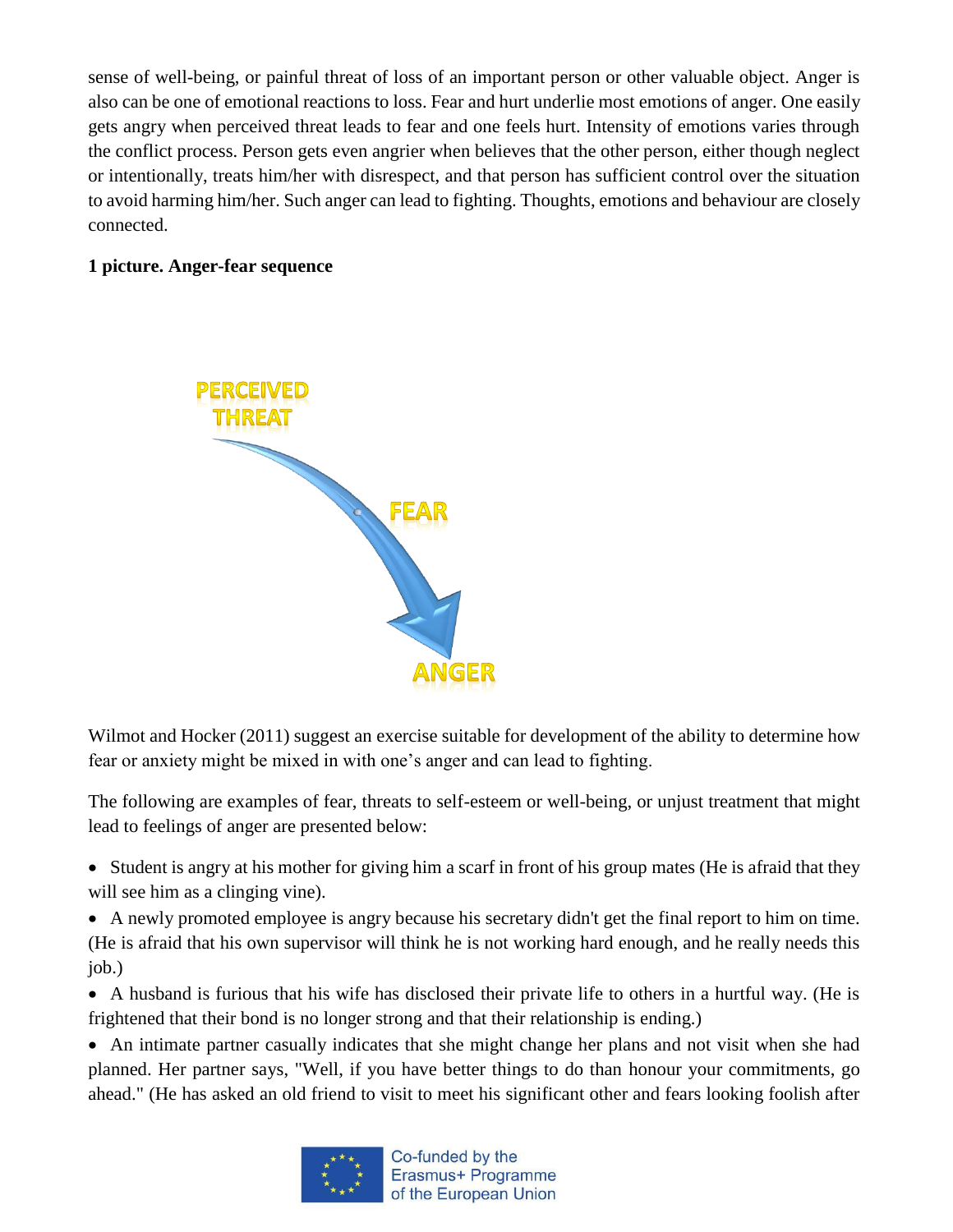speaking in glowing terms about the wonderful woman he wants his friend to meet. He is afraid he is unimportant to her.)

In each of the above examples of anger, analyse what the fear or hurt or point of vulnerability might be by drawing the anger-fear sequence and labelling the drawing.

Following the above listed examples teacher should encourage students to list some of their angry moments and see if they can "back up" through the anger-fear cycle to assess the threat. Students should be invited to discuss:

- what the fear or hurt or point of vulnerability might be by drawing the anger-fear sequence and labelling the drawing.
- once students have identified the underlying threat, original communication should be clarified.

### **2. EMOTIONAL PARAPHRASING AND REFRAMING**

#### **a. Emotional paraphrasing**

Emotions can escalate, as well as prevent, moderate, and control conflict. Conflict may provide a chance to engage with the emotions that are otherwise suppressed or ignored. Emotions are an external reflection of our inner world. During the communication process emotional side of the interaction plays crucial role. As well in conflict situations. Either in personal life, either in professional activities emotion leads people every day and no one can avoid it. Conflict intelligence requires to have understanding the constructive and destructive potential of the conflict. In order to lead the conflict towards constructive solutions it is necessary to show respect for the other party and be empathetic. In conflict management, dealing with intense emotions often requires finding some opportunity to express and release emotions and to experience someone else's understanding and empathy. Empathy has intellectual and emotional aspects, it includes attempt to share a specific person's emotional and mental state. Empathy has three elements: affective matching (one can feel distressed by others' distress, or share joy when others are happy); cognitive empathy as other oriented perspective taking ("putting yourself in the other person shoes"), and self-other differentiation or accepting healthy psychological boundaries. Thus, empathy enhances possibility of constructive conflict response and more compassionate behavior.

# **EXERCISE 5**

#### **WHEEL OF EMOTIONS**

Dealing with emotions it is very important to develop the ability to recognize emotion and show respect for it. In the picture below the wheel of emotions is presented. It might be helpful for students to get acquainted with the variety of emotions and have a discussion on the each of emotion covering the psychological and physical symptoms of every emotion, possible reasons of it and special need, which have to be met in order to help the individual to heal if it causes him or her harm.

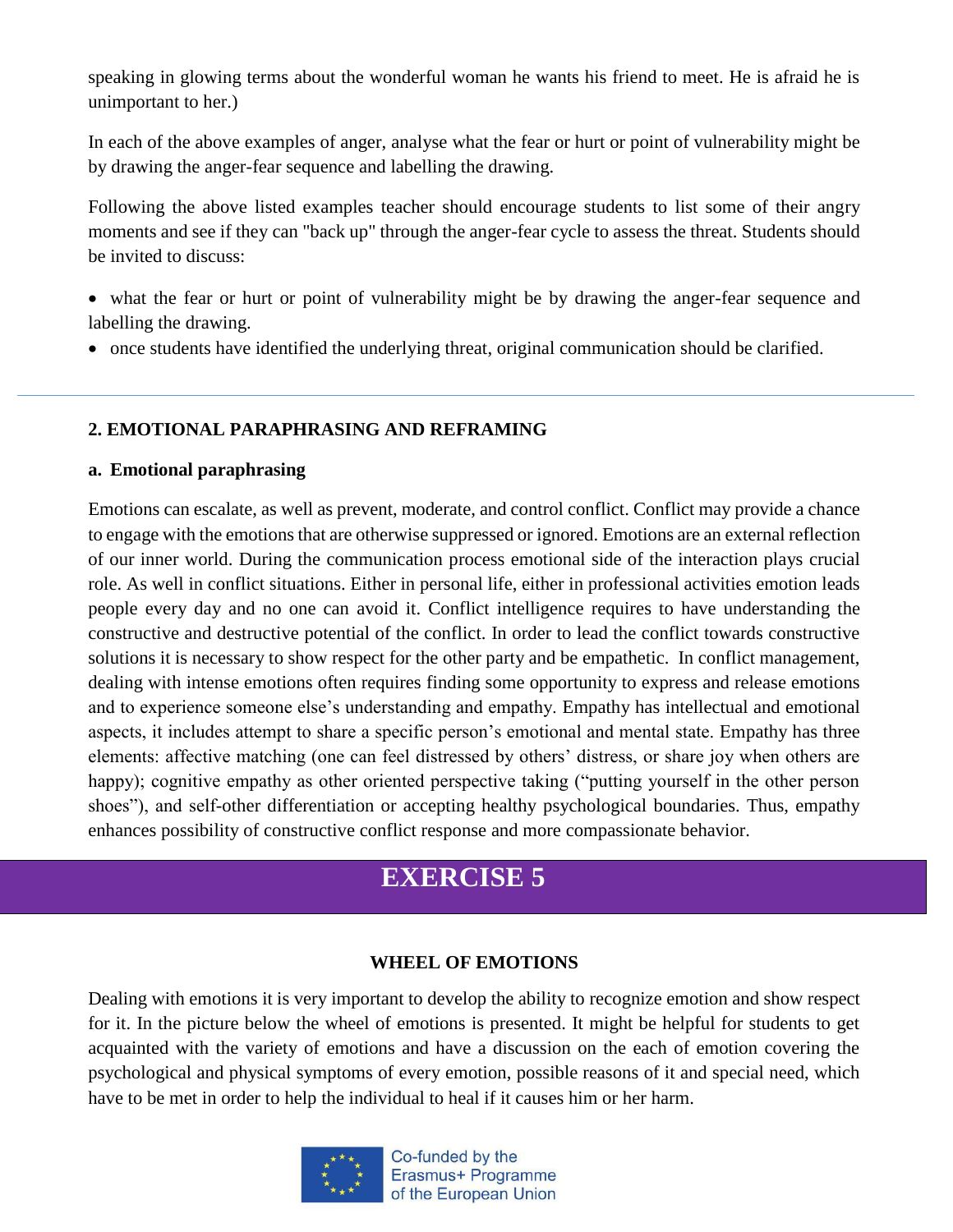#### **Wheel of emotions [\(https://fairygodboss.com/career-topics/emotion-wheel\)](https://fairygodboss.com/career-topics/emotion-wheel)**



## **EXERCISE 6**

#### **EMOTIONAL PARAPHRASE**

Ability to recognize emotions is not enough. In conflicts, rather often, a direct display of intensive emotions is neither possible nor desirable, it can escalate conflict. Instead it can be more constructive for conflict parties to discuss feelings without demonstrating them, to work toward establishing a safe environment for the expression of emotions, or to express them to a third party rather than directly to the other conflict side. There is a necessity to acquire the ability to apply techniques to defuse emotions and

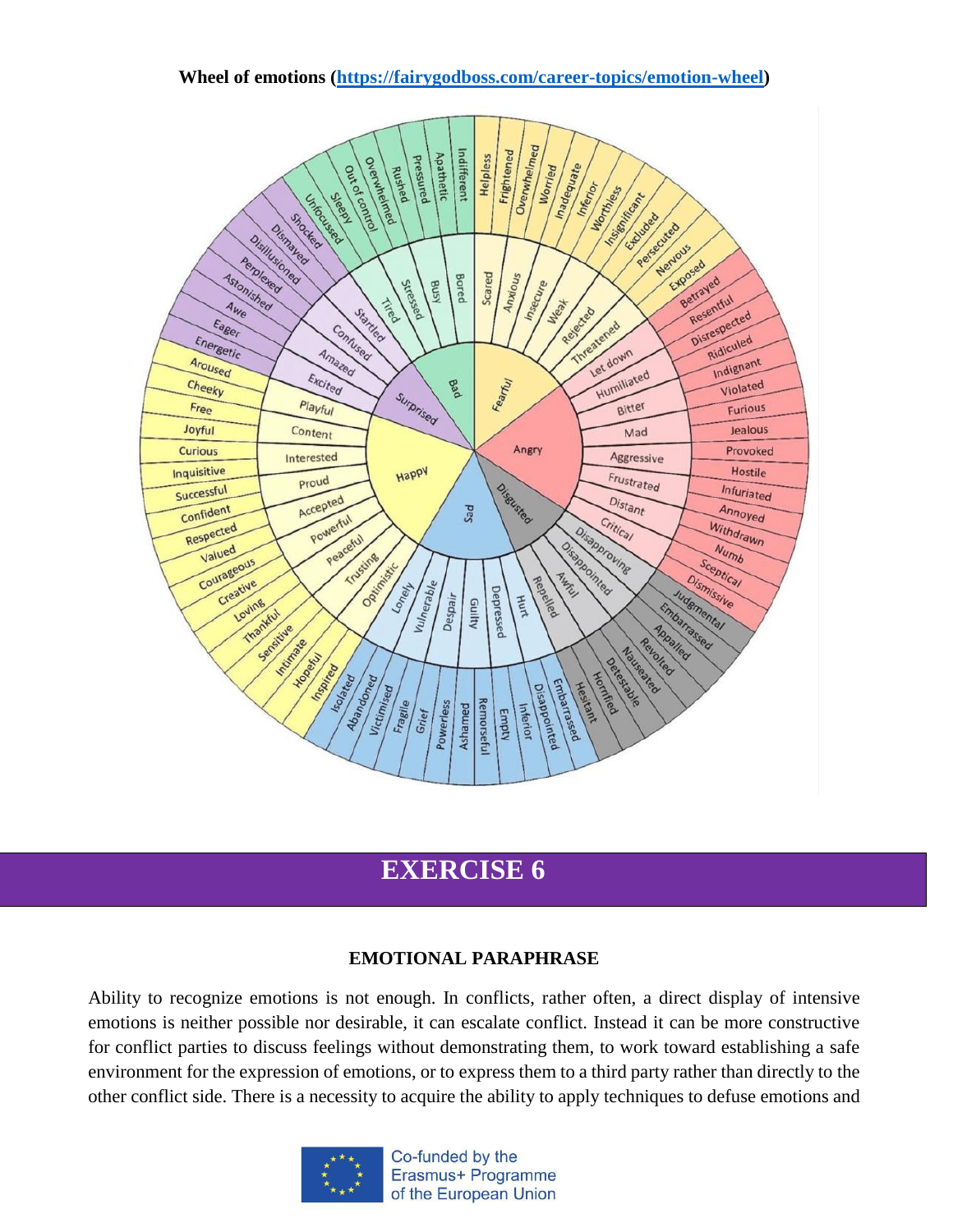reframe positional statements. One of the most suitable techniques to manage emotions during the conflict situations is emotional paraphrase.

According to the McCorkle and Reese (2018, p. 102), emotional paraphrase has few ground rules:

- In order to understand the emotions of the other individual, we need to give our momentary full attention towards the communication with him or her.
- While the other is speaking, listener must overlap his or her speech with this technique.
- The two to six word emotional paraphrase should be stated and after it the listener should stop speaking.
- Emotional paraphrase should be used only when the person is exhibiting strong emotions.

How it should be done? The emotional paraphrase equation is quite simple. One should listen to the speaker, identify the strong emotion, recognize it (use wheel of emotion if necessary) and follow with the acknowledgement of the emotion.

Examples:

- You look . . . angry/mad/sad/upset
- You sound . . . concerned/troubled/worried
- That must be ... difficult/disturbing/troubling
- That sounds . . . maddening/upsetting
- You seem . . . frustrated/ignored/angry

Teacher may invite students to simulate conflict situations and listen to the person providing his or her position in the conflict followed by the strong emotions. Ask students to simulate different emotions while there are speaking and invite other members of the group to recognize and name the emotions.

## **Emotional paraphrasing in provided examples**

This task is useful for the further development of the emotional paraphrasing skills. It can be done orally in class or individually in writing. Students should be encouraged to use emotional paraphrasing skills to defuse the emotion in the following examples:

- A client says, "Your staff is so incompetent. They couldn't even get a simple order right even when I held their hand through the whole process!"
- A co-worker says, "I hate these new policies. How am I supposed to get my work done with all this paperwork I have to process?"
- A student in your project group says, "I'm really worried about the project. Everybody else is fooling around, and I'm stuck here trying to find the information before the deadline."
- Your best friend has been acting oddly lately. She calls and says, "I hate it when you treat me the way you do. You don't really like me at all. I don't know if I want to hang out with you anymore."

Teachers are encouraged as well to provide their own examples directly connected with the specific subjects of students' syllabus.

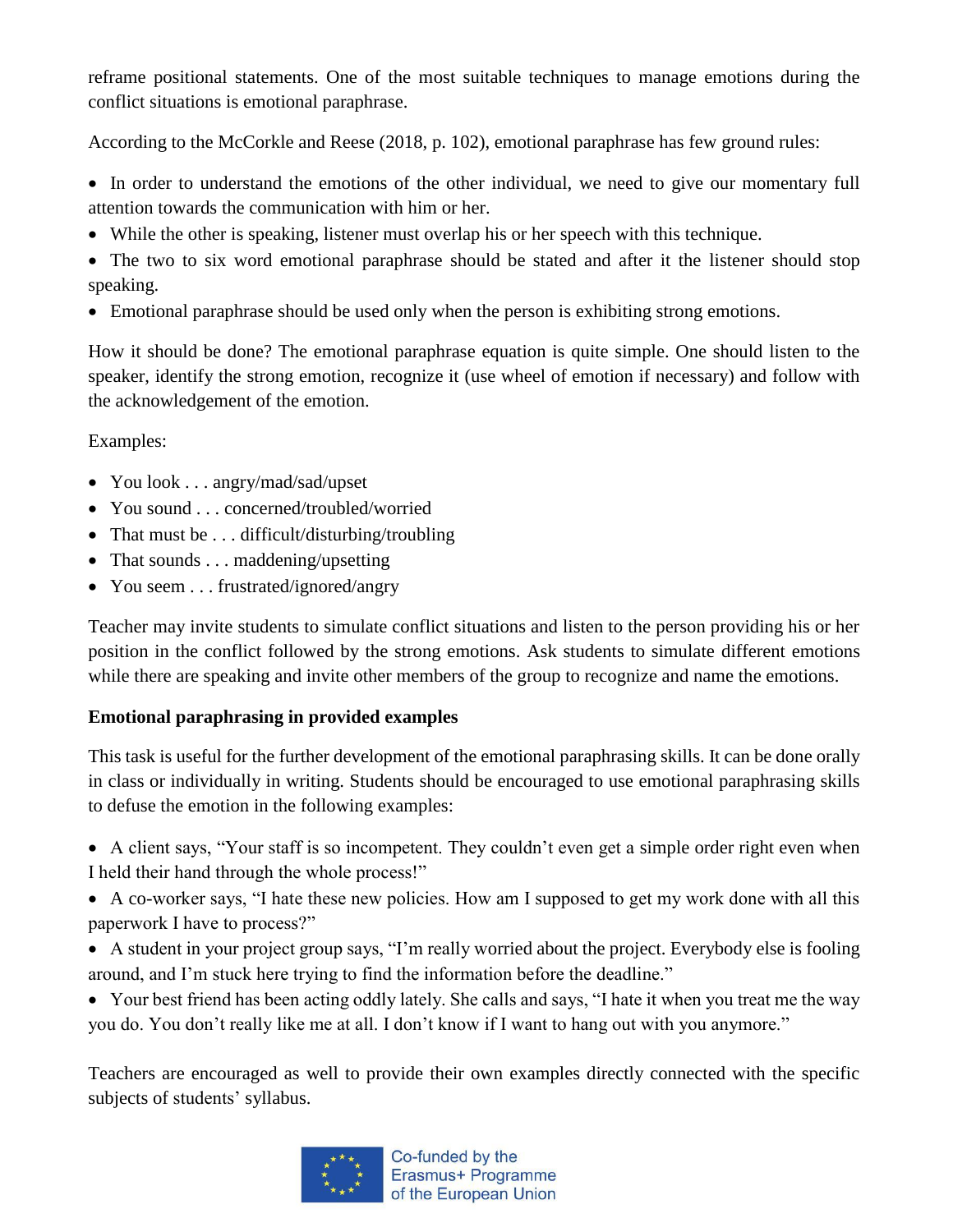### **b. Reframing**

People see the world, issues of everyday life and conflict situations through "different colour and shape glasses", which can also be called individual perspectives. People use frames to make sense of conflict. According McCorkle and Reese (2018, p. 105), in conflict management terms, a frame is how one or more people formally or informally define an issue. Framing refers to the way conflict is perceived and possible outcomes are formulated. It is common for conflict to emerge because people frame a situation differently. One person may mentally frame getting together Friday afternoon as just something to do and the other may frame it as a date. It drives those two individuals towards developing different need, concerns and expectation in the same situation and may lead towards a failure of their interaction. Constructive conflict management includes consciously seeking to understand one's frames and a commitment to transparently sharing them with other participants. Anyway, rigid and antagonistic conflict frames can be an obstacle to efficient conflict management. In such case, for the best outcomes, participants need to reframe conflict - redefine the dispute, to change the emphasis, or to think of conflict situation in a brand new context. Conflict reframing is the process of changing inefficient frames to more constructive for effective communication and conflict management one's.

Conflict frames as concentrated views of conflict can be expressed through metaphors people use when describing conflict. Such metaphors provide imaginative descriptions of conflict perceptions and emotional experiences. Negative metaphors (for example, conflict as a war, a struggle, an explosion, a mess, or natural disaster) limit creative problem solving. Conflict metaphors also can be emotionally neutral (for example, conflict as a game or adventure). Some conflict metaphors are potentially more productive and can be used to transform conflict. Examples of potentially positive images can be conflict as a garden, a way, a tide, a dance, a musical improvisation. When people change negative metaphors to transformative images, they can move out of the negative perspective of conflict into understanding conflict as an opportunity to change interactions.

People like to frame the topic and scope of a conflict to their personal advantage - it is easier to "win" if the playing field is slanted to one side. Reframing is an intentional redefinition, emphasis, recontextualization or retelling of some part or parts of the conflict story without changing the story elements. Mayer (2012, p. 210) states that "The art of reframing is to maintain the conflict in all its richness but to help people look at it in a more open-minded and hopeful way."

Reframing moves issue from a self-interest frame or a self-justifying frame offered by one person into a different frame that still encompasses the original topic, and helps to stop ignoring viable solutions that don't fit person's previous preconceptions. When conflicts are framed in terms of outcomes, disagreements often are interpreted in terms of parties' positions, and expressed as preferred solutions. Participants seem to be locked into positions and often have problems moving toward alternate solutions. A successfully reframed statement moves the focus from positions to more general interests, and enhances mutual understanding. For example, John may threaten his roommate by saying, "You have to pick up half of my part of the rent this month, or I'll move out on Sunday." The frame is set to pressure compliance, and uncertain choices are presented in terms of gains or losses. Before the most important underlying issues can be discovered and the conflict discussed, such frame must be changed. A reframed



Co-funded by the Erasmus+ Programme of the European Union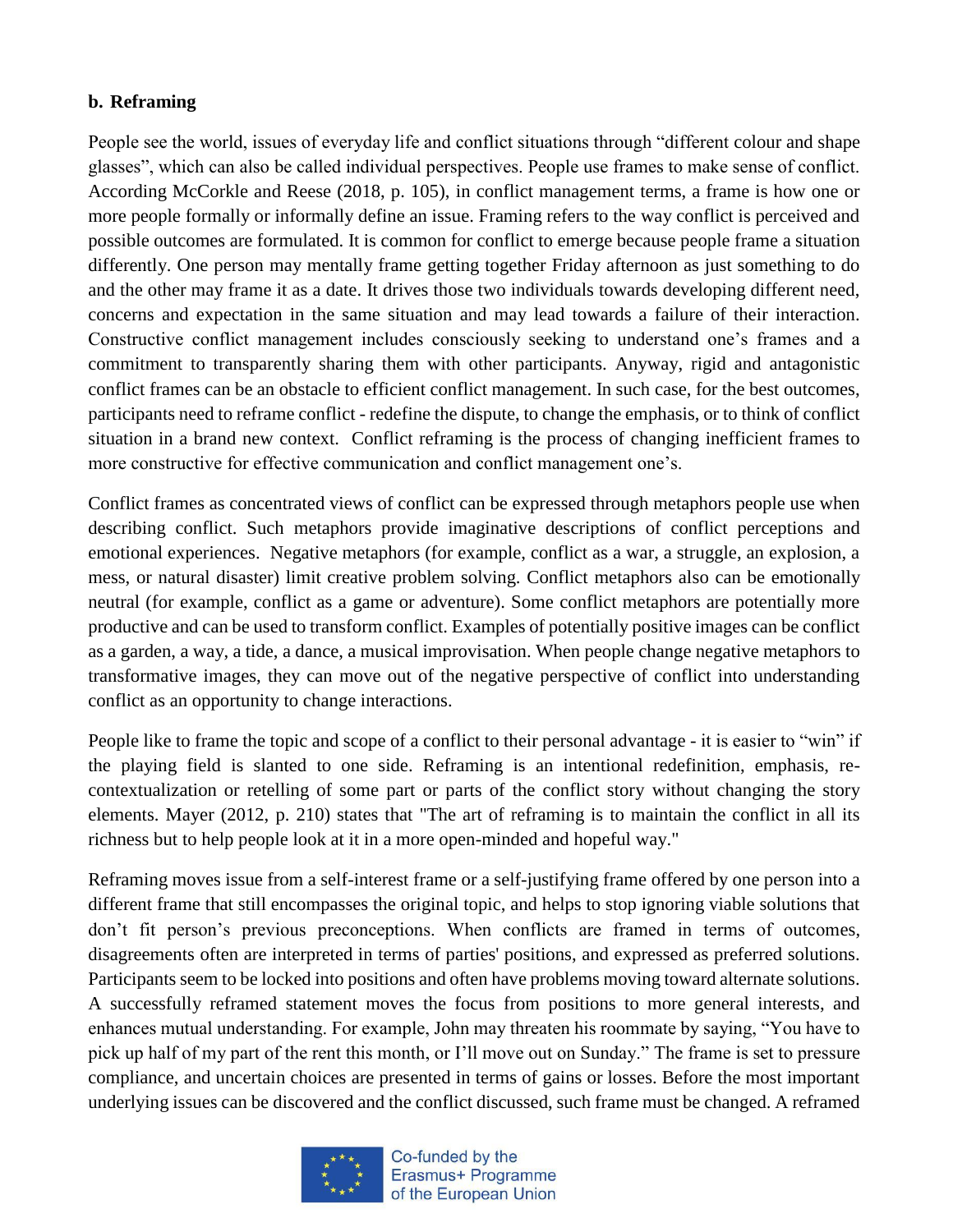response doesn't focus on the threat or positional statement, or the attempt to gain an advantage, and makes the issue broader to seek a common ground where problem solving might occur. The roommate might respond, "So there's some challenge with the rent payment? Let's talk about that." Reframing can help to understand and accept individual's deeper needs for meaning, for connection to others, recognition from important people, reciprocity, as well as independence, freedom, individuality. Successful reframing forces conflict parties to look at their conflict differently, enhances their ability to understand the problem from different perspectives, and helps them to find more creative and workable solutions.

Orme-Johnson and Cason-Snow (2002) emphasize reframing strategies, which are helpful for every high conflict intelligence person.

### **1. De-escalate and calm.**

- Let the speaker feel heard, by reflecting back facts and emotions.
- Use neutral language.
- Describe the speaker's feelings, not the other person's character.

### **2. Move from positions to interests**

- Ask, gently what the critical elements are in the speaker's position.
- Explore what the speaker wants to avoid.
- Consider alternatives through "What if..." questions.

## **3. Turn concerns into solvable problems.**

- Change an attack on a person to a description of a problematic behaviour.
- Change a list of past wrongs into future goals.
- Divide broad / global demands into components, which can be, approached one at a time.

## **4. Develop shared goals or trade-offs.**

• Point out common or joint interests.

• Explore relative priorities of issues, to locate willingness to trade something one considers minor and the other considers important.

By using reframing it is possible not only to avoid escalation of the conflicts but as well drive the conflict resolution process towards peaceful agreements by focusing more on future than in past. Changing the conflict perspective from the past to future is a powerful tool for the great conflict manager.

Above mentioned strategies involve a technique of moving from positions to interests. In general it is always worth to find out the interests of the parties to a conflict instead of dealing with their positions. Positions often reflect only one of the possible ways to satisfy the interests of the parties. On contrary, managing the conflict in the level of position, means minimum the necessity to compromise, which in

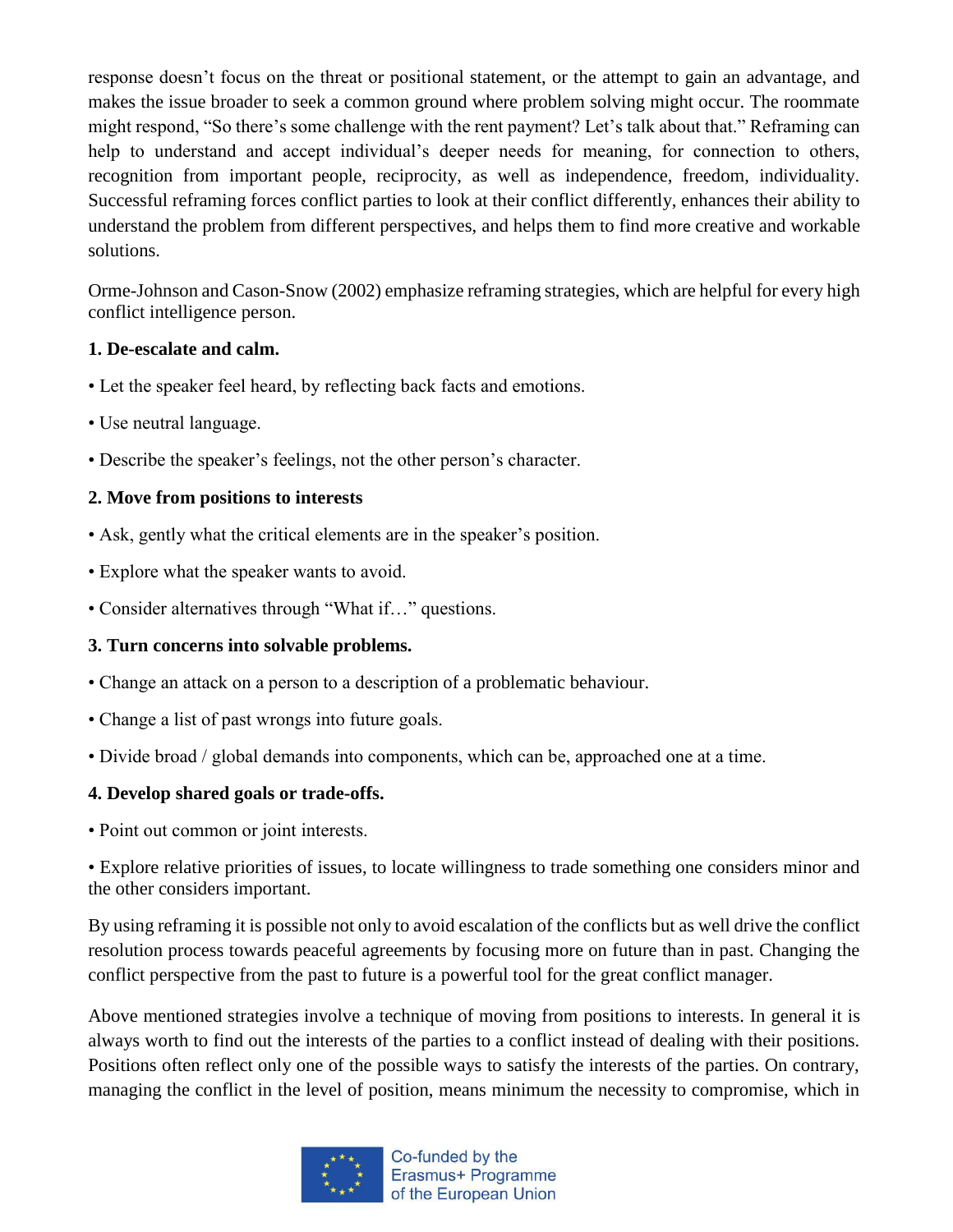some situations may not satisfy parties, as they are not allowed to full satisfaction of their interests. Positions a widely understood as a proposal or point of view that is adapted, or a demand, what is brought by one party to the other in a conflict. It might be, for example, demand to change a supervisor, as previously he or she did not provide sufficient help in preparing final thesis. Interest is something for which one feels concern or in which one has a stake. According to Yarn (1999), in conflicts, interests are those real or perceived personal or corporate requirements from which goals and objectives are derived. Interests may be described as goal of a person, which he is willing to achieve in a conflict. Mayer (2012) describes interests as the most easily accessible or observable type of need and lie to the heart of most negotiations. Interest reflects the answer to the question why party to a conflict needs such an outcome as it was stated. In case of our example, the answer may vary from the poor communication with a supervisor to the insufficient competence or knowledge of the supervisor. Every answer predicts new different possible solutions to this problem.

#### **[\(https://www.mediationserviceswpg.ca/blog/2019/2/26/positions-in-conflict\)](https://www.mediationserviceswpg.ca/blog/2019/2/26/positions-in-conflict)**



In the picture above one can see how the positions (fixed solutions and demands) differs to compare with interests (fears, needs, concerns, wants, hopes). The interests always present broader perspective and bigger chance to the emerging the common interests ground in conflict management.

## **EXERCISE 7**

## **REFRAMING THE POSITIONAL STATEMENTS**

Students should be invited in oral of written form to reframe the following positional statements.

- "The only way we're ever going to finish the project and get a good grade is if we get the teacher to throw Erika out of the group."
- "This is the way it's going to be. I'm going fishing so I can finally get some peace and quiet."

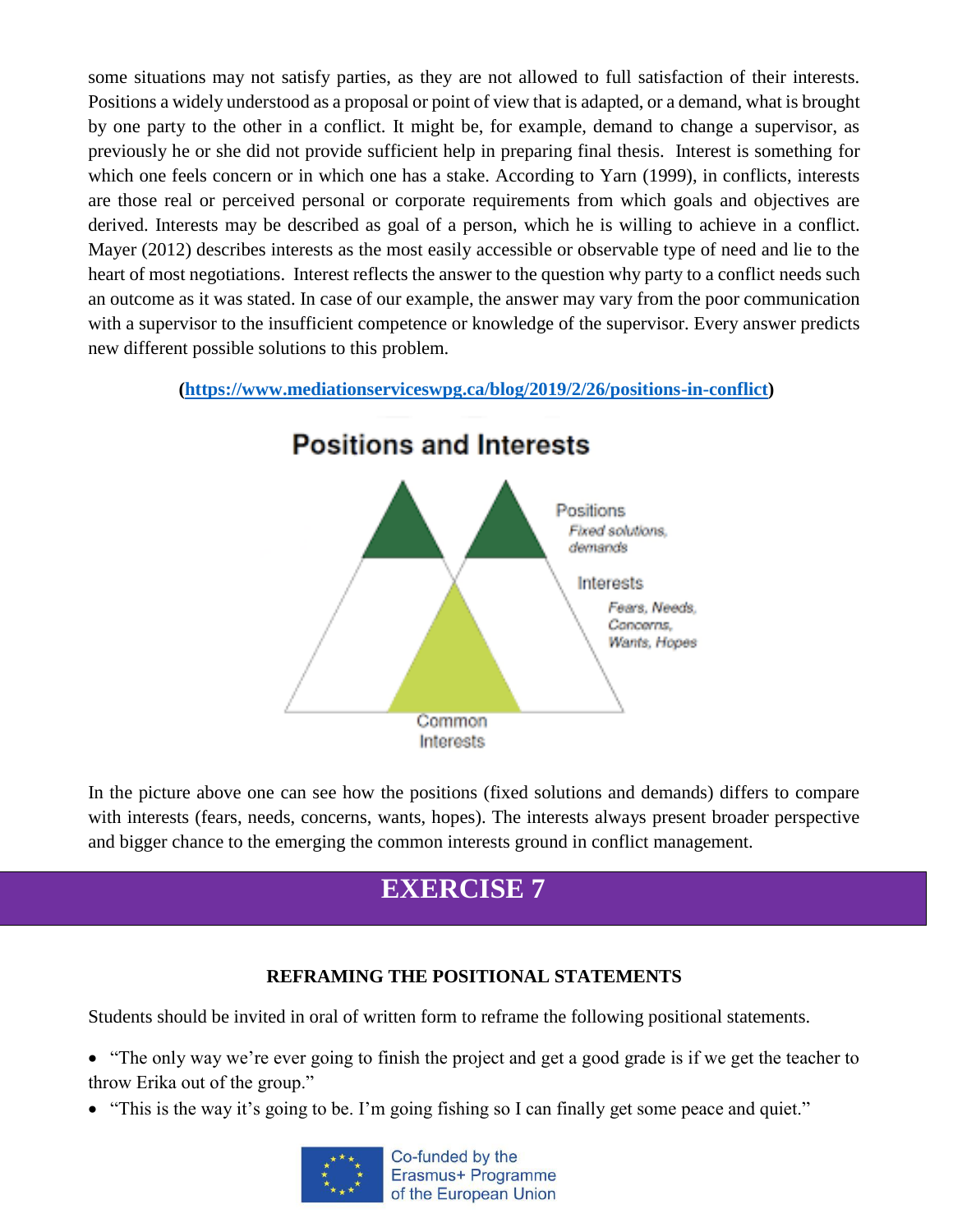• "Dr. Reyes, you have to let me retake the test or I'll get a C in your class and won't be able to get into graduate school."

## **EXERCISE 8**

## **REFLECTING ON THE PAST CONFLICT EXPERIENCE**

Teachers should invite students to think of a conflict they have observed or experienced individually. After it individually or in groups such exercise should be fulfilled.

- First of all students are asked to determine whether any negative conflict metaphor applies to this conflict. They are encouraged to think of a negative metaphor of their own, or use one of others have presented.
- If one stays in the negative framework, what options are available to him or her for resolving the conflict? List at least three.
- Second, students are encouraged to choose a transformative or neutral metaphor for "framing" the same conflict. They should be asked to list at least three options that might be available to them if they envision the conflict in this new way.
- Discuss the results.

## **EXERCISE 8**

## **"THAT'S NOT WHAT I MEANT!"**

Students should be invited to remember a difficult issue that was made more difficult by perceptions that coloured the experience. Teacher should ask students to remember a time when they were certain that the other person's motivation was harmful to them. Students should be encouraged to answer following questions individually and later small group discussions may be provided:

• How did you react as a result of this assumption? What was the outcome? Was the other ever able to say, "That's not what I meant at all. I was trying to tell you . . .?" What happened to the relationship as a result of these different perceptions?

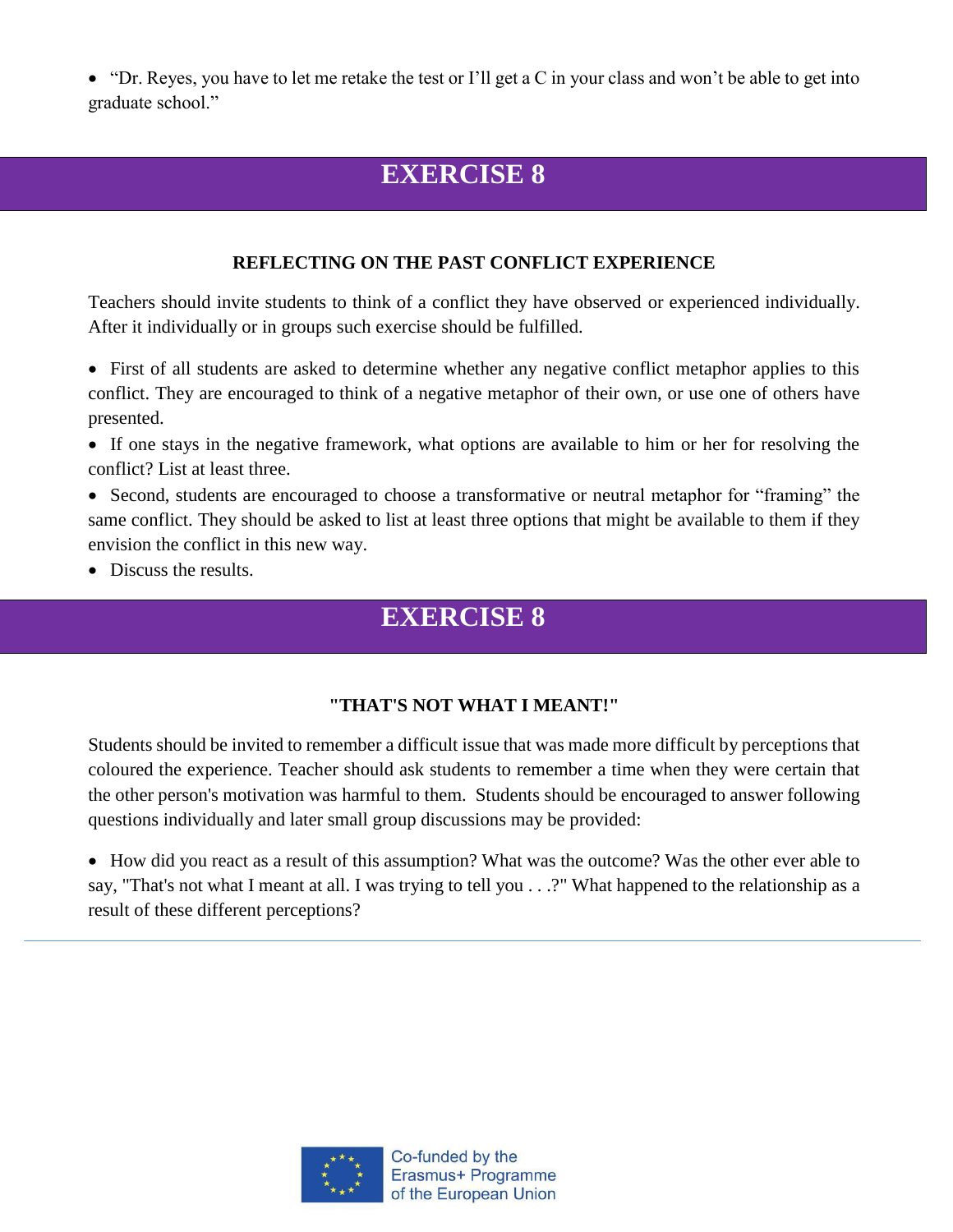## **3. CONFLICT MANAGEMENT STYLES**

## **Objectives**

After study of this part of the topic, you should be able to explain how conflict style differences cause or escalate interpersonal conflict and recognize their impact on conflict. Conflict styles are patterned responses, or clusters of behaviour, that people use in conflict (Wilmot, Hocker, 2011). Style preferences develop over person's lifetime based on a cumulative blend of genetics, life experiences, family background, and personal beliefs and values. Developing a repertoire of diverse styles and tactics may require some stretching of one's comfort zone. However, having expanded choice of styles person can use will enhance his/her chances for effective conflict management.

## **Five conflict styles**

McCorkle and Reese (2018, p.121) provided a really helpful example of the five conflict styles in action. They presented a short story:

*Julia and Layla are assigned as roommates their freshman year. From different backgrounds, they have little in common. Soon their differences begin to surface, and conflict is inevitable. Julia asks if she can borrow a scarf from Layla, who agrees. Soon Julia is borrowing shirts, coats, and whatever else she wants without asking.*

After it McCorkle and Reese (2018) provided explanations of every style and it's specific:

 If Layla is an **avoider**, she will suffer silently, think bad thoughts about Julia, and probably complain to friends. If Julia asks what is wrong, Layla will say she has to go study in the library and leave the room.

 If Layla is an **accommodator**, she will say she doesn't mind that Julia borrows things. If Layla has a competitive style, she will confront Julia and demand that all her clothes be washed and never borrowed again.

 If Layla uses a **compromiser** style, she will raise the issue of borrowing clothes with Julia. Then some middle ground will be sought. For example, the clothes can be borrowed if Julia asks every time in advance and washes and irons the clothes when returning them.

 If Layla is a **collaborator**, she will ask Julia to sit down with her to discuss the roommate situation. She will frame the issue in a comprehensive way, asking what it means to be roommates and discussing each of their expectations. At some point, borrowing clothes will be discussed as part of the bigger picture.

Beatty and Barker Scott (2004) suggest such description of well-known conflict styles for the situation in Exercise 9 (see below):

• **Avoiding**. Members choose not to confront or be involved. In the previous case, members would choose to ignore Brenda's tardiness, even though they are bothered by it.

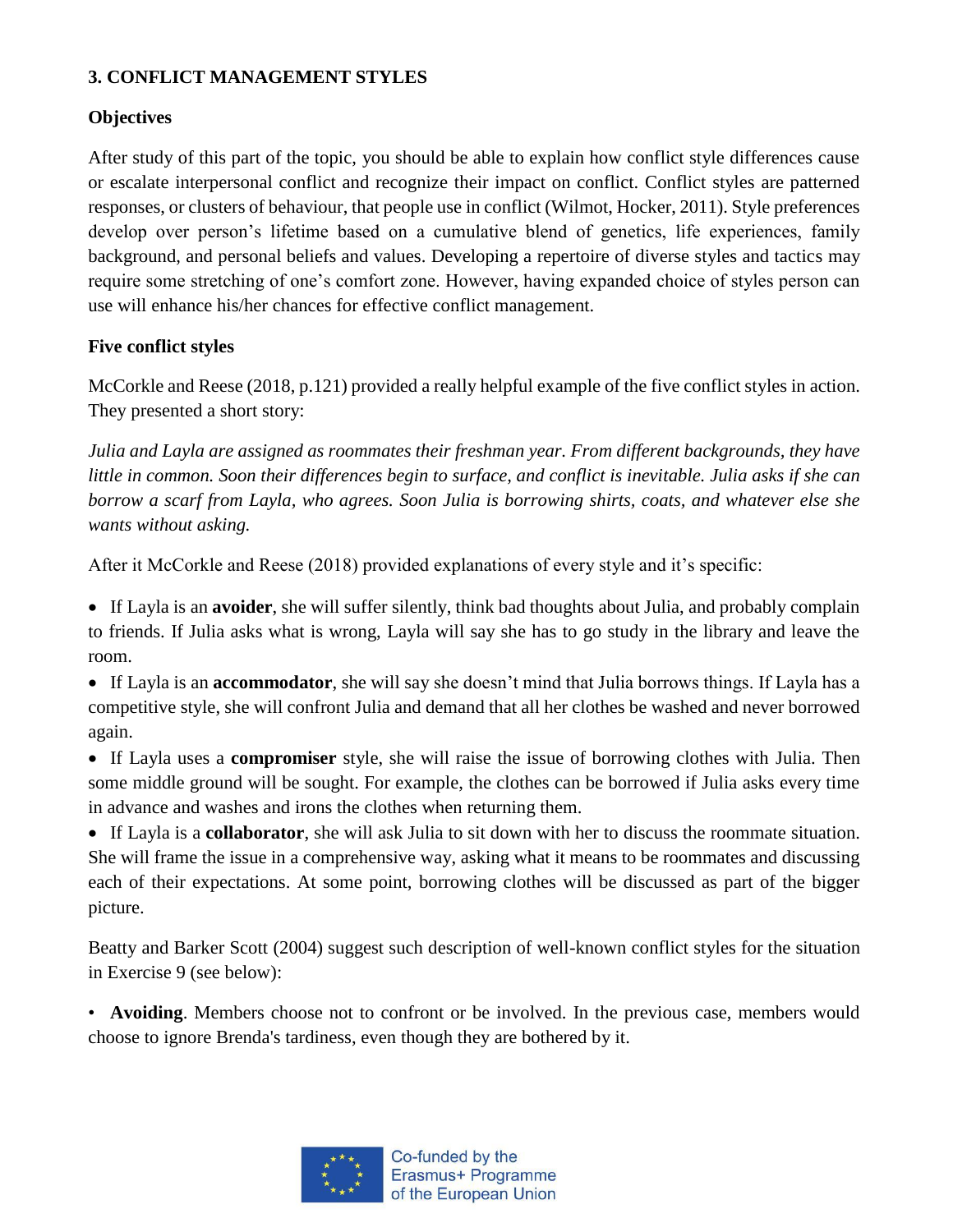• **Accommodating**. Members adapt or agree to satisfy the needs of others above their own needs. Here, members might choose to sympathize with Brenda and not raise the issue. As a result, Brenda will probably be late for the next meeting as well.

• **Competing**. Members choose to satisfy their own needs by asserting, controlling, or resisting. Here, members would likely confront Brenda by telling her in no uncertain terms that her tardiness is unacceptable and dictate their expectations for the future: Be on time, or else.

• **Collaborating**. Members attempt to create mutually satisfying solutions through win-win strategies. Here, members would likely acknowledge the problem, explore the causes, and work with Brenda to create a protocol that will meet the team's needs and Brenda's as well.

Conflict style explains how different people can see the same thing in opposite ways, and choose different ways of responding to conflict. Actually, we can't change somebody else's basic style. Still, we can recognize it and understand that person better. Styles can mesh together if we are aware of our strengths and weaknesses. Relationships are stronger if people recognize style differences, it brings when to mutual understanding quicker. Strong teams lean into each other's strengths and prop up each other's weaknesses. The most important thing, that with time and effort, new styles can be learned.

## **EXERCISE 9**

## **WHICH CONFLICT STYLE THE PARTIES TO THE BELOW DESCRIBED CONFLICT HAVE CHOSEN?**

For getting acquainted with different conflicts styles it is advised to discuss with students a specific case with several different models of behaviour. Beatty and Barker Scott (2004) presented such case for conflict styles studies:

*It's Friday afternoon at 3:15, and your team meeting was supposed to start at 3:00. Everyone is present, except for Brenda, who is late again. The team has agreed that being on time for meetings is an important norm. At 3:25 p.m., she rushes in, apologizing for her tardiness and explaining that the computer ate her document.*

Teacher in class should ask the students, which of the following are members most likely to do?

- 1. Ignore the problem and continue discussion.
- 2. Acknowledge the problem but do nothing to correct the situation.
- 3. Acknowledge the problem and attempt to solve it.

4. Acknowledge the problem, solve it, and discuss and agree on a procedure for dealing with similar problems in the future.

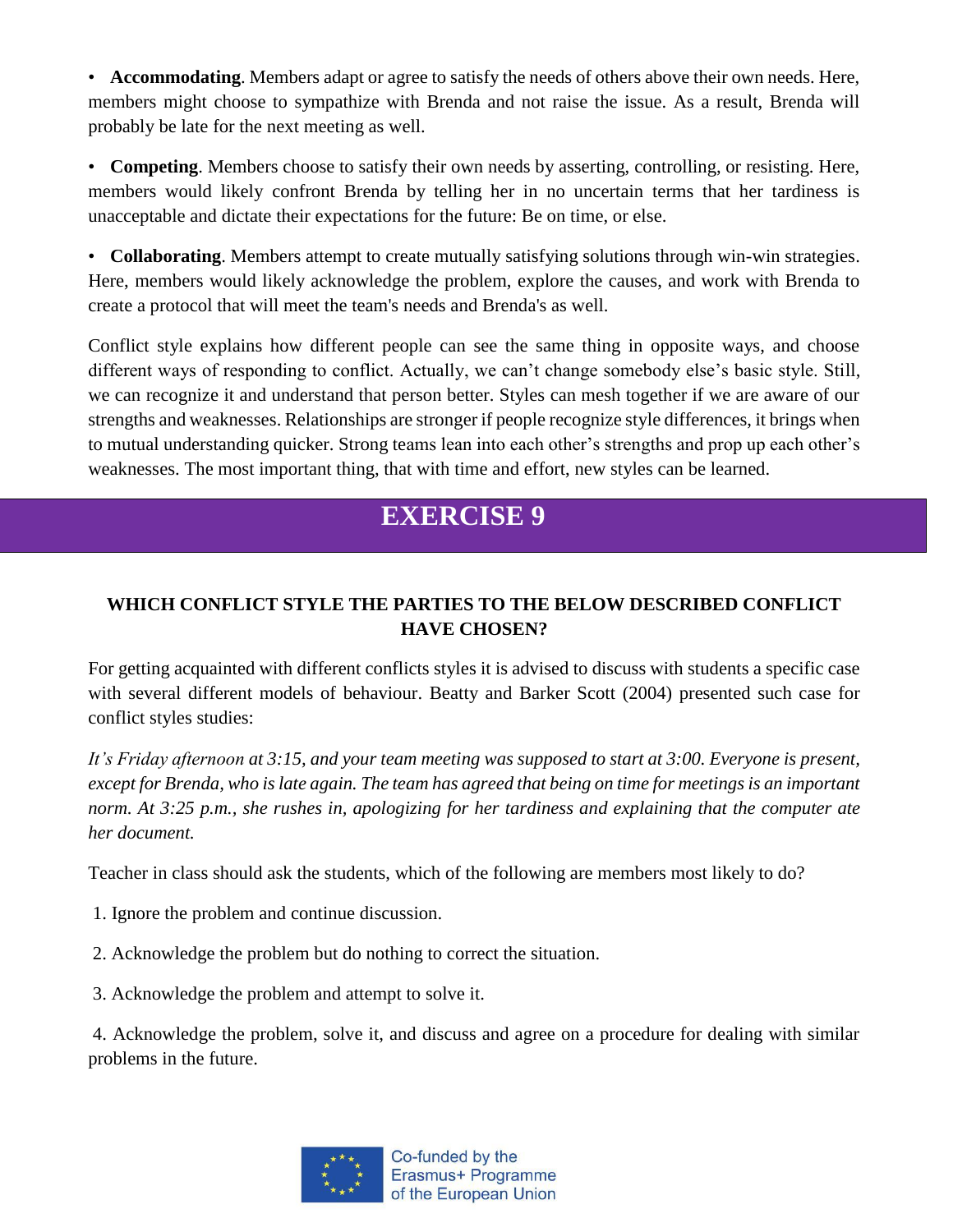According to the answers it is easy to explain what style was selected by the concrete individual (see explanation of this case above this task).

## **EXERCISE 10**

### **SELF-SCORE CONFLICT MANAGEMENT STYLE TEST**

This is an individual task for students, which is design to help them in identifying their own conflict style. Students are provided with test to fill in. Teacher should firstly encourage them to think about their conflict experience, about how they engage in conflict in one specific relationship that is important to them. Secondly teachers should ask students to take the same test for a second time thinking about a different context - perhaps how they engage in conflict at university with their supervisors, at home with a significant other, or with a dormitory roommate. After the second attempt to fill the test, students should have a group discussion for the comparison and analysing the scores. Teacher should focus on whether students were surprised by the outcome? Did they see their score change depending on the different conflicts? It is advised to discuss with your group why styles might be different in these two contexts. What are the advantages and disadvantages of every conflict style during interpersonal conflict? (Suggested sources: McCorkle, Reese (2018, 129); Budjac Corvete, B., *Conflict Management*: *A Practical Guide to Developing Negotiation Strategies*. New Jersey: Pearson Prentice Hall, p. 57-59 (Conflict management assessment instrument adopted in part from M. A. Rahim and N. R. Magner, 1995)).

*\* Find the test in section "Conflict management Exercises for students individual work.*

## **EXERCISE 11**

## **"THE DOGGIE DISCONTENT"**

**McCorkle and Reese (2018, p.130) suggest such an exercise for developing students skills to identify the most evident styles in concrete situation. The case is presented below:**

*Before Tess and Molly became roommates, Tess made sure that Molly would be fine with her lovable little dog Gretel, a five-year-old schnauzer. After about two months, Molly met Tess at the door, obviously upset:*

*Molly: "We need to talk. I hate living here! I can't stand your dog anymore. She jumps on me and the house smells like a dog. I like some animals, but I hate your dog!" Tess: (Shocked). "You knew about Gretel when we moved in. She's a schnauzer for God's sake—they love everybody. It's not like she's a pit bull and going to attack you. What did you expect?" Molly: "I was hoping the apartment wouldn't allow dogs." Tess: "I wouldn't have moved in with you then. I could never live without Gretel." Molly:* 

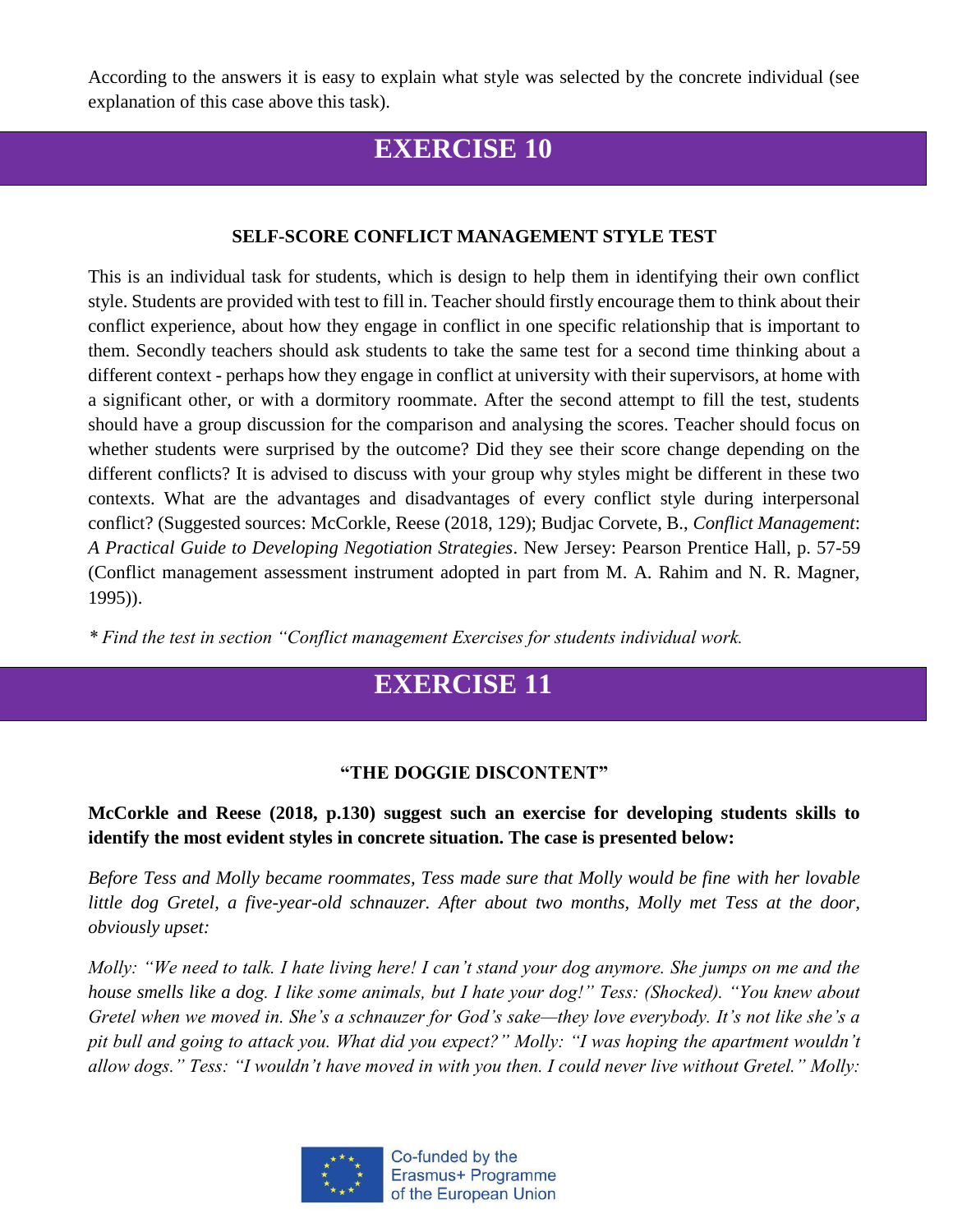*"I think you should get rid of her." Tess: "That is not going to happen! You knew I had a dog. And I don't have the money to move. You got yourself into this situation, so you figure a way out of it."*

*Molly left the apartment and slammed the door. Gretel, sensing something was wrong, walked over to comfort Tess.*

# **EXERCISE 12**

## **CONFLICT STYLE**

According to Raines (2010) it is crucial important to study from own student's experience. It is advised to the teacher encourage students to think about a current or previous problem or conflict in their environment. Every story may be discussed using these leading questions:

- Which of the five conflict styles best describes student's approach to that conflict?
- $\bullet$  Which style best describes the style(s) used by others in the conflict?
- Was the conflict or problem successfully resolved? Why or why not?
- What might have happened if you used one of the other conflict styles?

These questions may be discussed collectively in oral form or provides for students as an individual task in writing.

# **EXERCISE 13**

## **INTERVIEW**

In order to gain for knowledge how such conflict management skills as ability to identify the conflict style may be used in practice students may be engaged in the fulfilment of this task oriented towards job interview experience.

It is suggested either individually or in small groups, develop a list of interview questions that students will use in simulation of potential new hires. These questions should give them a sense of how concrete person responds to conflict and how well he or she will fit into the existing team's environment. After the preparation of such lists, teachers may question students about other sources of information which may provide clues as to how this person deals with problem solving and teamwork.

# **EXERCISE 14**

## **CURRENT PROBLEM**

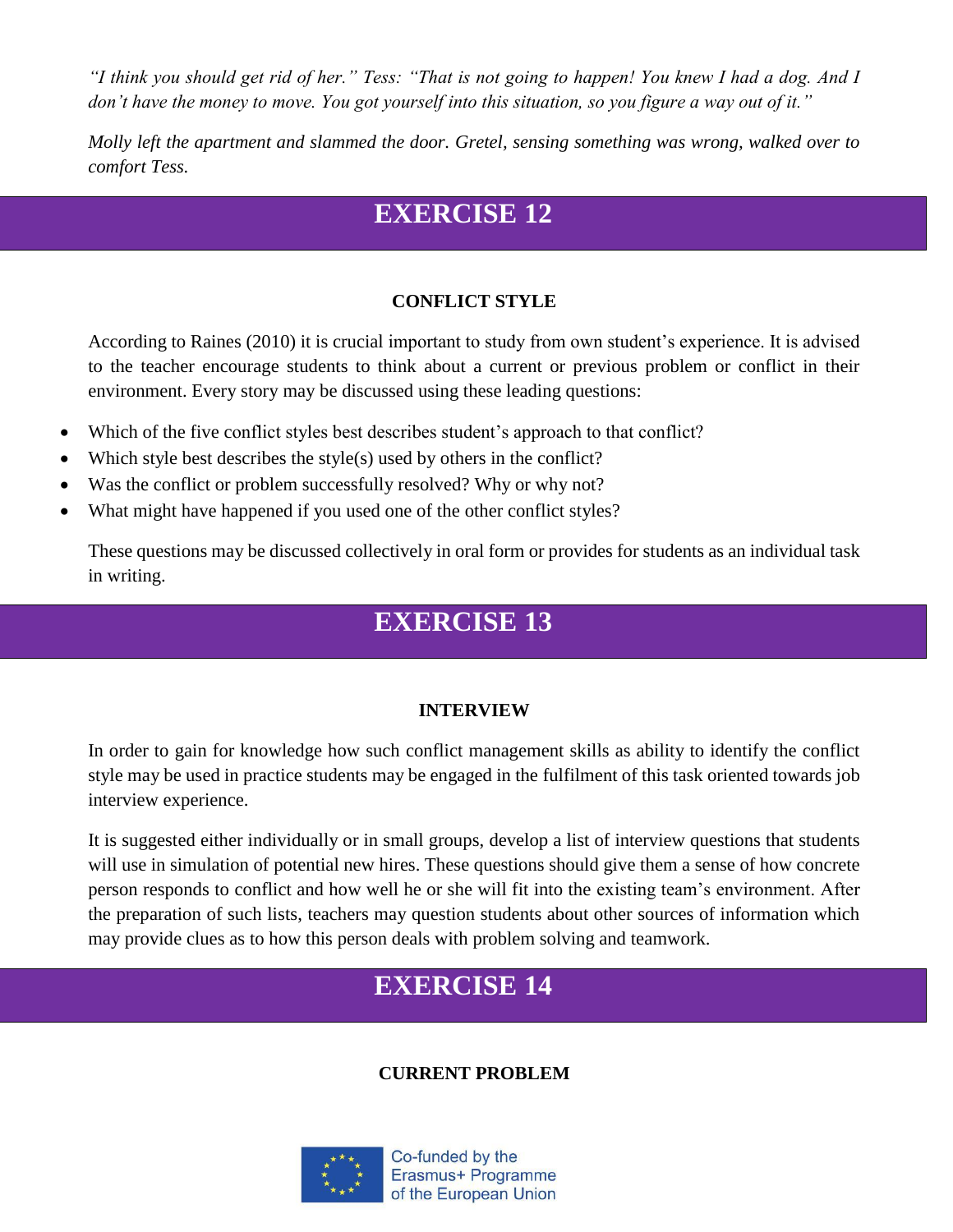Students should be asked to think of a current problem or pending decision at studies, at home, or in their civic life. Teacher should use the questions to determine which style is the most likely to achieve a successful resolution to the problem.

## **4. SUPERVISOR CONFLICT-RELATED ROLES**

One of possible ways to explore how people accept conflict is to consider the roles that they most ready to take on during conflict. The roles that people as individuals are ordinarily most comfortable with are related to their professional or formal roles they may choose to assume as conflict interveners, but these formal roles are not identical to the roles that conflict may demand of them, which they usually assume formally. Although people play many de facto roles in conflict, the following six are key roles in the structure of most conflicts (Mayer, 2012):

*Advocate (negotiator):* Arguing or pushing for a particular outcome or set of needs.

*Decision maker (arbitrator)*: deciding among competing positions or claims.

*Facilitator (mediator)*: helping others communicate and negotiate.

*Conciliator (empathizer):* tuning into and addressing the emotional elements of a conflict.

*Information provider (expert)*: providing information or opinions to decision makers or negotiators.

*Observer (witness, audience):* watching, reporting, and reacting to others in conflict.

Each role can be played in many different ways, and each can influence conflict process, conflict escalation or de-escalation. Elements of several roles are often present in how people participate in any given conflict. Often disputants enter a conflict primarily in one role but then change roles, sometimes repeatedly and rapidly. Conflict can easily escalate when people present themselves as playing one role (for example, facilitator or information provider) but actually take on a different role (decision maker), and such misapprehension can be done consciously or can be mistakenly perceived by role player. Maintaining clarity about the role person is playing and how it might be altered as circumstances change is a significant challenge and everybody face when participates in conflicts as disputants or interveners (Mayer, 2012). Ability to be aware and choose appropriate role is one of important skills for person who is competent in conflict management.

| Table 1. Supervisor conflict - related roles (based on Chavez Rudolph) |  |  |  |  |
|------------------------------------------------------------------------|--|--|--|--|
|                                                                        |  |  |  |  |

| <b>CONFLICT</b>                | How this role may be        | (This is someone)       | For what purpose is this             |
|--------------------------------|-----------------------------|-------------------------|--------------------------------------|
| <b>RELATED</b><br><b>ROLES</b> | defined?                    | $who$ )                 | role intended?<br>(Intended Outcome) |
|                                |                             |                         |                                      |
| <b>Rule Enforcer</b>           | One who knows and           | A violation or          | To inform in an effort to            |
|                                | informs others about        | potential violation is  | gain compliance with                 |
|                                | applicable rules, policies, | seen and a duty is felt | applicable rules, policies,          |
|                                | procedures, laws, etc.      | to prevent or correct   | procedures, laws, etc.               |

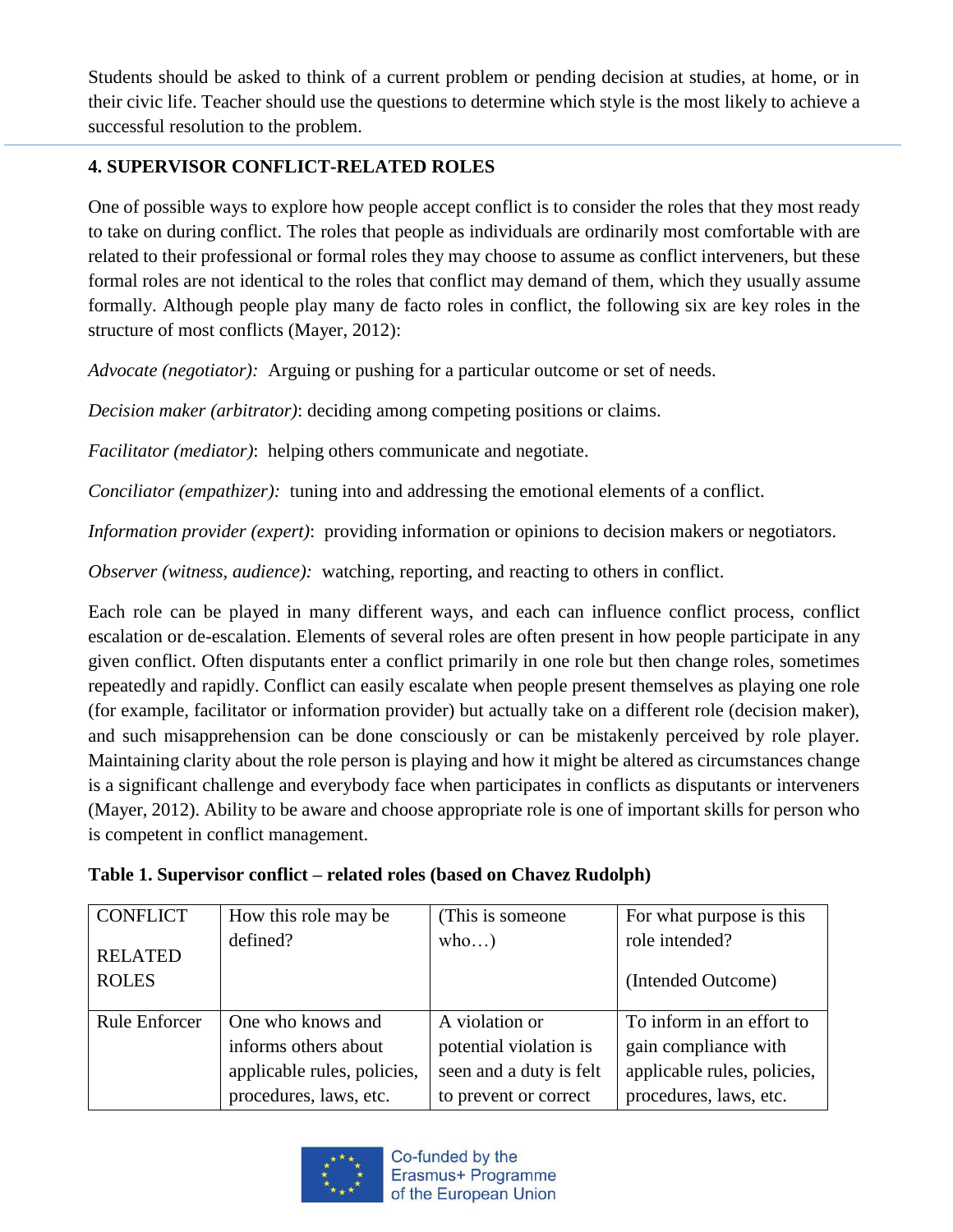|             | and gives people clear<br>expectations about how<br>to comply with them.                                                                              | violations to the extent<br>possible.                                                                                                                                                                                                                                                                                                       | and/or to prevent or<br>correct violations. (Note:<br>This may require the<br>administration of<br>consequences.)                                                  |
|-------------|-------------------------------------------------------------------------------------------------------------------------------------------------------|---------------------------------------------------------------------------------------------------------------------------------------------------------------------------------------------------------------------------------------------------------------------------------------------------------------------------------------------|--------------------------------------------------------------------------------------------------------------------------------------------------------------------|
| Mediator    | Neutral party who assists<br>others in the resolution of<br>their conflicts by<br>providing a structured<br>process to help them<br>reach agreements. | Chair/Director does<br>not have a vested<br>interest in the outcome<br>other than to see<br>agreements reached<br>between conflicting<br>parties. This could be<br>chosen because the<br>Chair/Director wants<br>the process by which<br>disputing parties<br>interact to be effective<br>(i.e., manageable,<br>productive,<br>respectful). | To help others reach<br>agreements to resolve<br>their disputes<br>The best decision will<br>come from the disputing<br>parties making the<br>decision themselves. |
| Arbitrator  | Decision-maker who<br>determines how a<br>conflict will be resolved                                                                                   | Chair/Director has<br>delegated decision<br>making authority<br>and/or content area<br>knowledge and<br>utilizes authority to<br>resolve a conflict,<br>especially when time<br>is limited.                                                                                                                                                 | To make a decision to<br>resolve a conflict                                                                                                                        |
| Facilitator | Chair/Director<br>helps<br>groups identify issues and<br>decisions<br>make<br>by<br>providing a process for<br>discussion.                            | $\mathbf{A}$<br>needs<br>group<br>assistance<br><sub>in</sub><br>identifying issues and<br>making decisions but<br>doesn't need the kind<br>of tightly controlled<br>process provided by<br>mediation.                                                                                                                                      | To allow group members<br>to have input and to help<br>a group make decisions<br>about how they will be<br>resolved.<br>Participation<br>and buy-in are important. |
| Negotiator  | Chair/Director by helping<br>parties<br>(including)<br>all                                                                                            | Chair/Director<br>cares<br>about both the content                                                                                                                                                                                                                                                                                           | To gain the cooperation<br>of<br>others<br>resolve<br>to                                                                                                           |

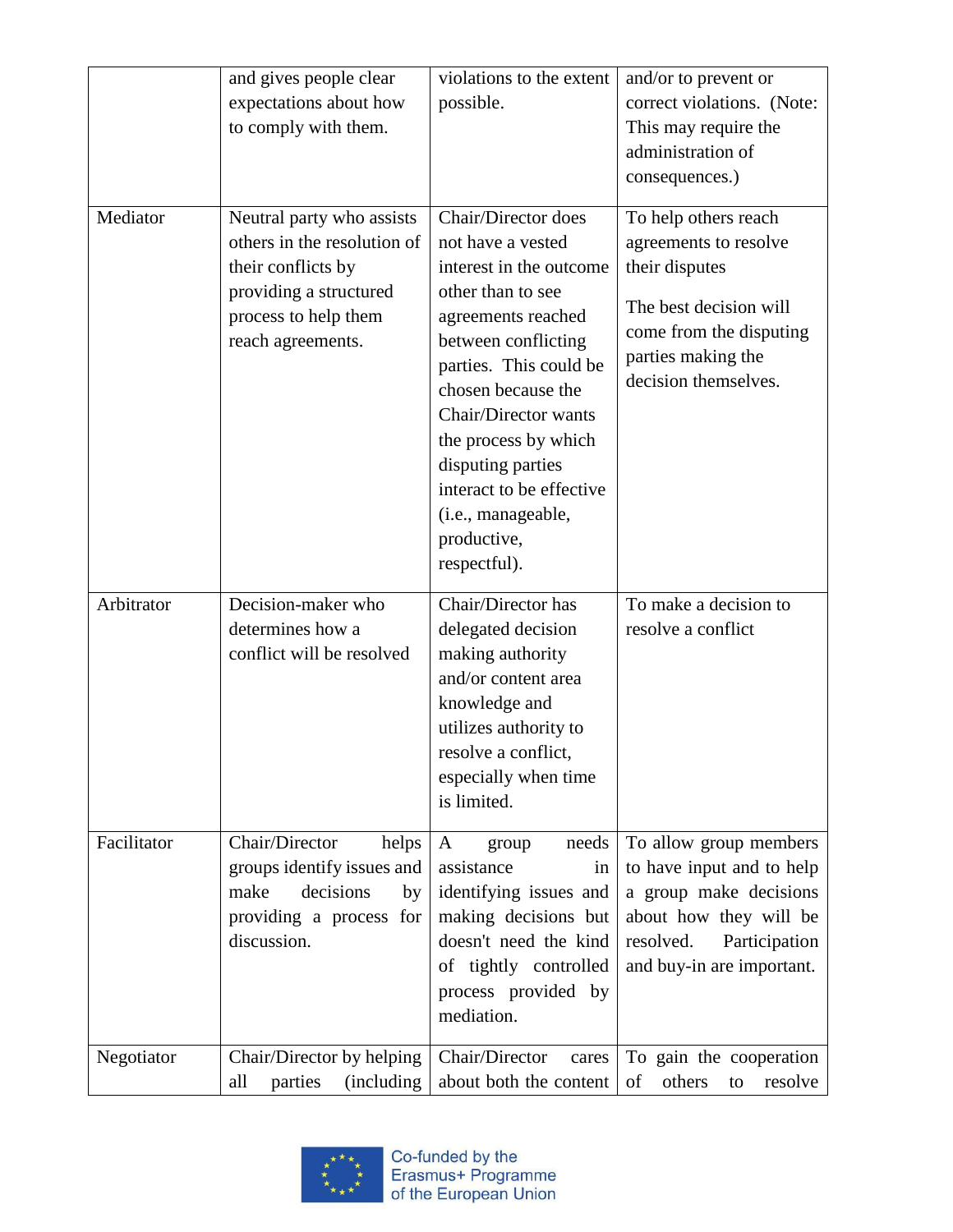|                | her/himself) to identify<br>interests and options to<br>"win-win"<br>achieve<br>a<br>outcome.                                                                                                                            | and the relationship(s)<br>involved<br>the<br>in<br>dispute.                                                                                                                                                                                                                                                                                                                                                                                                   | disputes in a mutually<br>satisfactory manner                                                                                                                                                  |
|----------------|--------------------------------------------------------------------------------------------------------------------------------------------------------------------------------------------------------------------------|----------------------------------------------------------------------------------------------------------------------------------------------------------------------------------------------------------------------------------------------------------------------------------------------------------------------------------------------------------------------------------------------------------------------------------------------------------------|------------------------------------------------------------------------------------------------------------------------------------------------------------------------------------------------|
| Coach          | Chair/Director<br>educates<br>advises<br>disputing<br><b>or</b><br>parties about options and<br>strategies for negotiating<br>effectively.                                                                               | Chair/Director<br>The<br>sees the need for a<br>disputing party to be<br>effective<br>more<br>in<br>negotiating with others<br>or when the disputing<br>party wants to be more<br>effective<br>in<br>negotiating<br>with<br>others.                                                                                                                                                                                                                            | To assist and advise a<br>disputing<br>party<br>to<br>negotiate<br>more<br>effectively when conflicts<br>arise.                                                                                |
| Referral Agent | Chair/Director listens to<br>disputing party and then<br>with the disputing party<br>determines<br>the<br>appropriate<br>individual,<br>department, agency, etc.<br>most able to assist with<br>his/her particular need. | Chair/Director<br>does<br>not have expertise in<br>the content area and/or<br>additional information<br>needed<br>by<br>the<br>is<br>disputing<br>party<br>to<br>resolve<br>his/her<br>conflict. This role may<br>be especially called for<br>when a disputing party<br>needs<br>emotional<br>and<br>support<br>a<br>counsellor is called for<br>-- which in regards to<br>conflict, in most cases,<br>is not an appropriate<br>for<br>role<br>Chair/Director. | Assist the disputing party<br>obtain the needed<br>to<br>services<br>necessary<br>to<br>resolve the conflict or to<br>obtain<br>while<br>support<br>working<br>through<br>the<br>conflict.     |
| Investigator   | Chair/Director<br>makes<br>inquiries,<br>conducts<br>research, etc. in order to<br>obtain<br>additional<br>information necessary to<br>resolve a conflict.                                                               | Chair/Director<br><sub>or</sub><br>disputing<br>parties<br>require<br>additional<br>information,<br><b>or</b><br>additional information<br>would be helpful, in<br>order to<br>resolve<br>a<br>conflict.                                                                                                                                                                                                                                                       | additional<br>Obtain<br>information.<br>(Note:<br>Often<br>the<br>times<br>Chair/Director will serve<br>in an investigator role and<br>then move into one of the<br>other roles listed above.) |

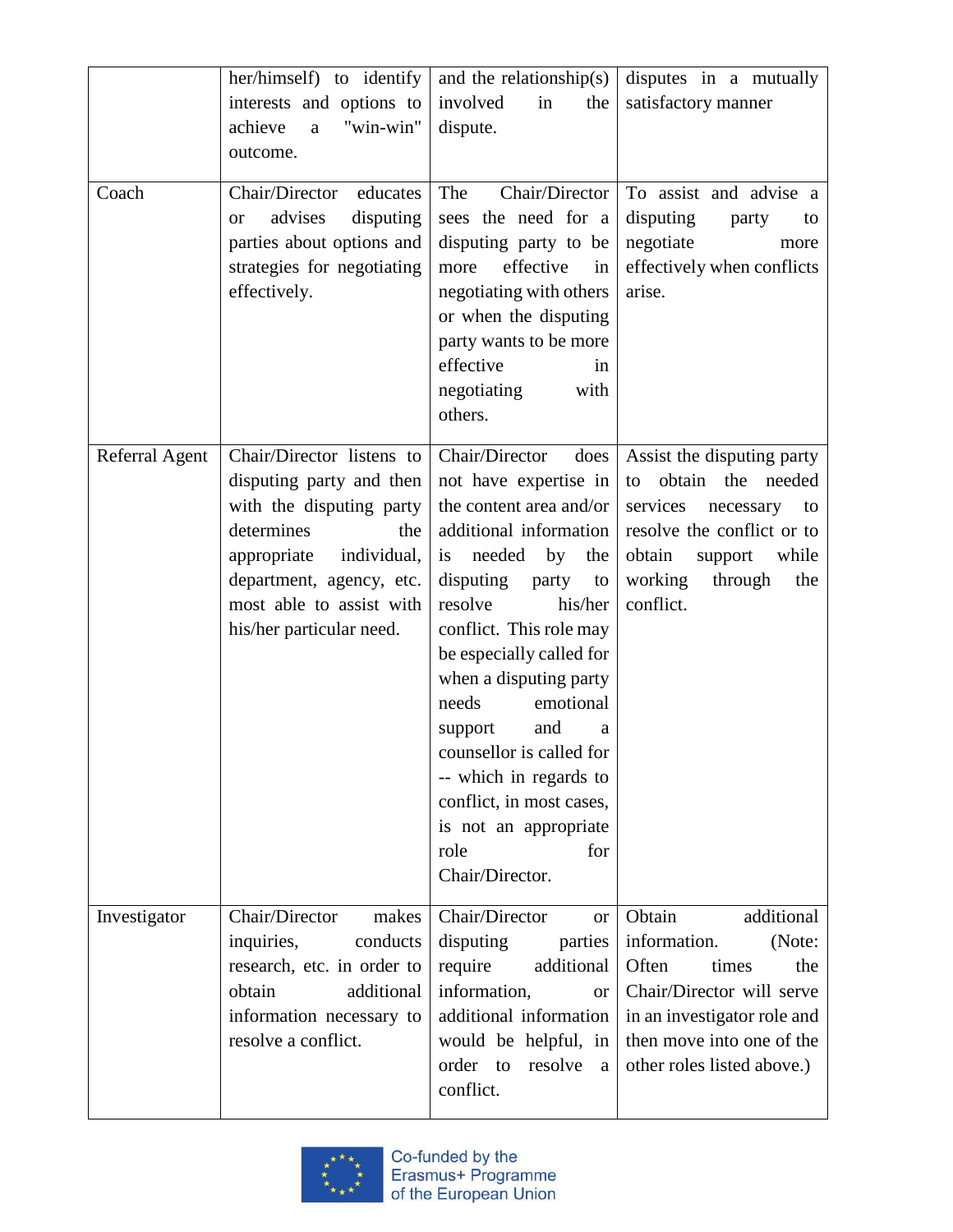| Shuttle  | Serves as a "go between" | Parties in conflict do    | To help others<br>reach  |
|----------|--------------------------|---------------------------|--------------------------|
| diplomat | in an attempt to resolve | not wish to occupy the    | resolve<br>agreements to |
|          | conflicts between two    | same physical space       | their disputes           |
|          | parties.                 | simultaneously or you     |                          |
|          |                          | determine that for        |                          |
|          |                          | safety reasons it is best |                          |
|          |                          | for the two parties not   |                          |
|          |                          | to occupy the same        |                          |
|          |                          | physical<br>space         |                          |
|          |                          | simultaneously.           |                          |
|          |                          |                           |                          |
|          |                          |                           |                          |
|          |                          |                           |                          |

# **EXERCISE 15**

## **SUPERVISOR CONFLICT-RELATED ROLES QUIZ**

Students should be provided with an 8 stories and asked to choose the most appropriate supervisor role(s) for each situation. Every decision should be explained and grounded. This task is based on materials published by Chavez Rudolph (p.142-143)

## **Choices:**

- Enforcer
- Mediator
- Arbitrator
- Facilitator
- Negotiator
- Coach
- Referral Agent
- Investigator

## **Situations:**

1. Janet approaches you to say she and Fred keep getting locked in disputes over how to divide their workload. They want you to decide it for them. You trust both of them and want them to decide this on their own. You are willing to help them decide but you do not want to decide for them.

2. Alice and David work in the same office. Alice came to see you and said, "David isn't listening to me and, frankly, I've been offended several times at how he has been talking to me. I stood right up to